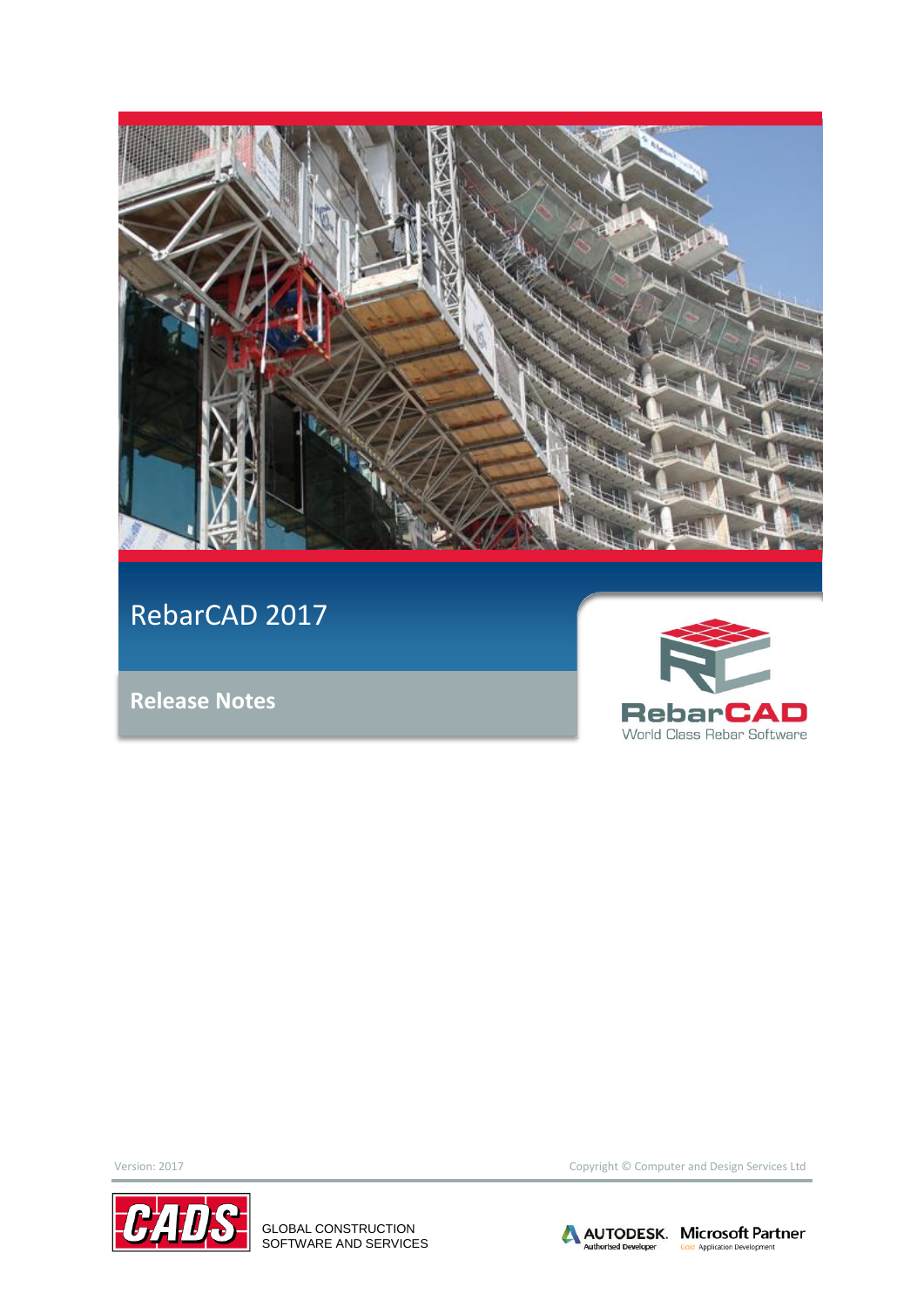

# **Contents**

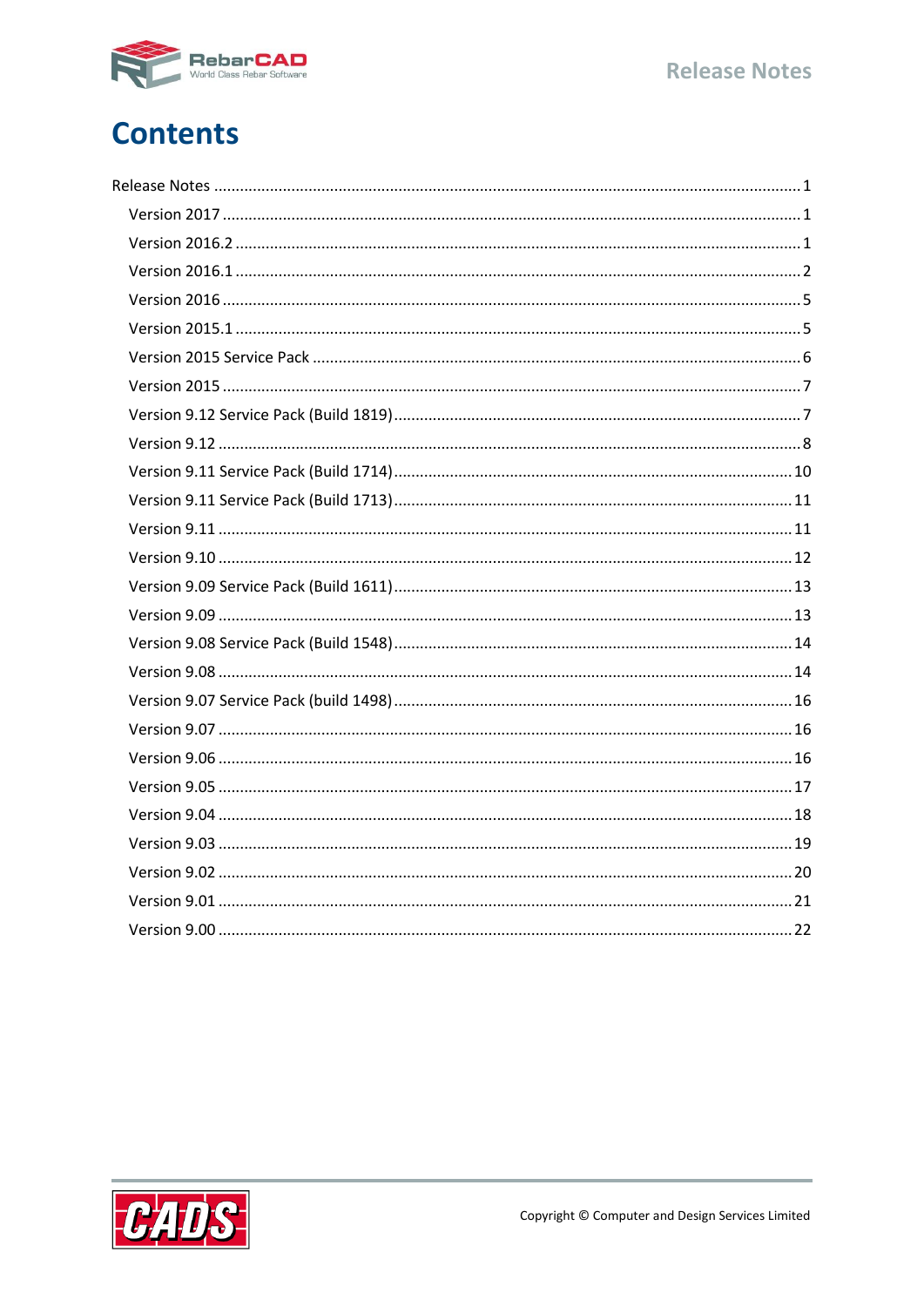

# <span id="page-2-0"></span>**Release Notes**

Thank you for upgrading to the latest version of **RebarCAD**.

These release notes summarize the enhancements and corrections that have been made for each release of the product.

# <span id="page-2-1"></span>**Version 2017**

1. AutoCAD Support

RebarCAD 2017 supports the following Autodesk platforms:

| <b>AutoCAD Vertical</b> | <b>Supported Versions</b> |  |  |
|-------------------------|---------------------------|--|--|
| AutoCAD                 | 2015, 2016 & 2017         |  |  |
| AutoCAD Architecture    | 2015, 2016 & 2017         |  |  |

2. Additional coupler symbols

Two new coupler symbols for form saver coupler and positional coupler are added to the existing coupler symbols list.

3. Defect fixes

A defect specific to AutoCAD 2016, in which a warning message was displayed, on loading RebarCAD after opening the drawing is fixed.

A defect specific to AutoCAD 2016, in which the erase bar set warning message was displayed, on erasing AutoCAD entities is fixed.

# <span id="page-2-2"></span>**Version 2016.2**

1. Save as V9.08 Drawing…

The new 'Save as V9.08 Drawing…' allows you to save back the drawings created in RebarCAD 2016.2 and higher vesions in V9.08 format.

This command can be accessed in one of the following ways:

- Using the 'Save as V9.08 Drawing…' menu in RebarCAD->Utilities pop-up menu.
- Using the command "CADS\_RC\_SAVE\_AS\_V908" from the command prompt.

The drawing will be saved back automatically in the AutoCAD file format compatible with V9.08.

The default filename will be appended with V908, so that you do not accidentally save your active drawing while saving back to an older version.

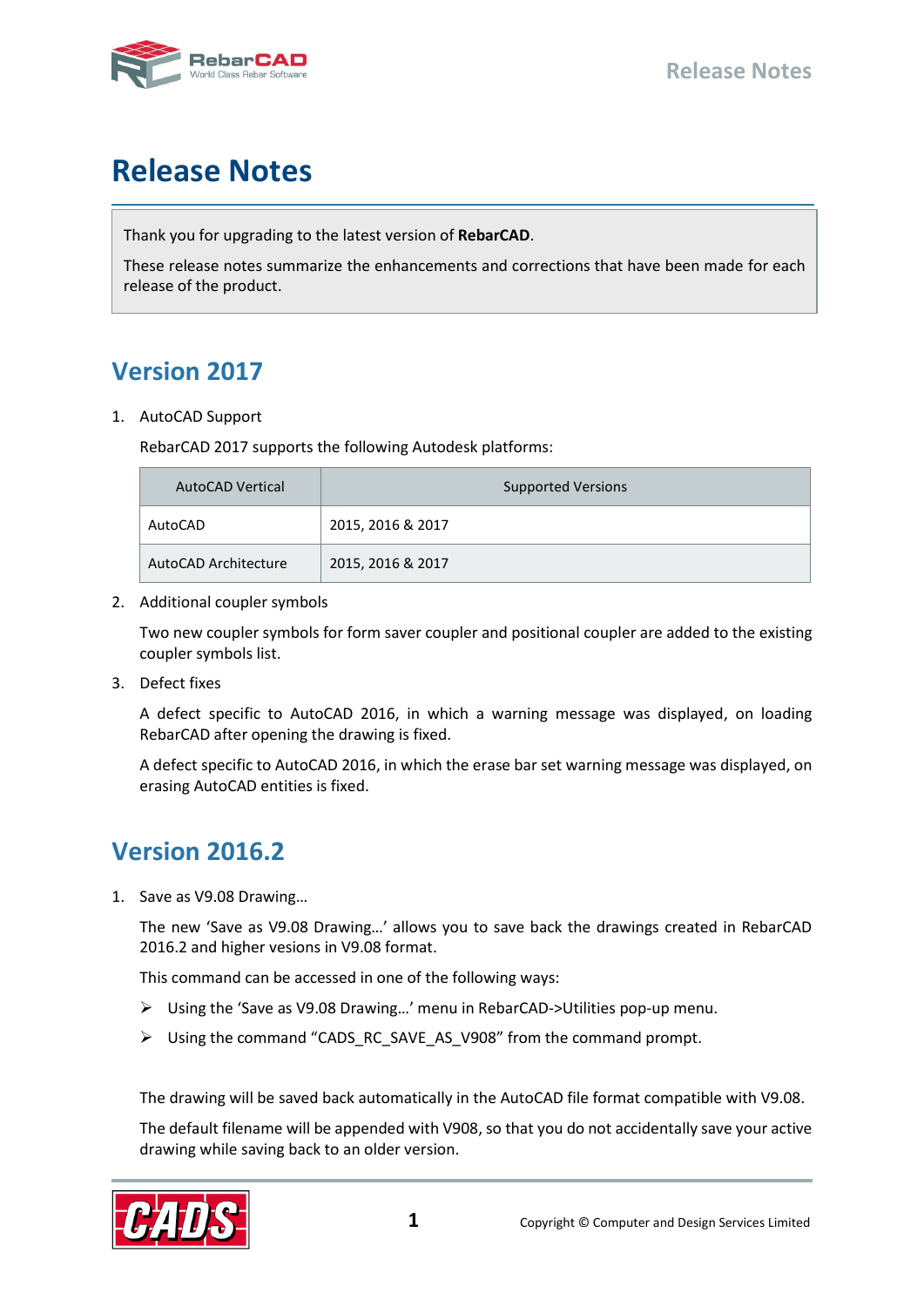

2. Save as V9.04 Drawing…

Since the RebarCAD V9.04 through V9.07 shares the same RebarCAD data structure, the existing command 'Save as V9.07 Drawing…' is now renamed as 'Save as V9.04 Drawing…' to be more appropriate.

The drawing will be saved back automatically in the AutoCAD file format compatible with V9.04.

The command is also improved to append the default filename with V904, so that you do not accidentally save your active drawing while saving back to an older version.

3. Save as V8.4 Drawing…

The drawing will be saved back automatically in the AutoCAD file format compatible with V8.4.

The command is also improved to append the default filename with V840, so that you do not accidentally save your active drawing while saving back to an older version.

4. Material Type

In all the coupler related dialogs, the caption 'Grade' is changed to 'Material Type' as they refer to the material type of the coupler.

#### <span id="page-3-0"></span>**Version 2016.1**

1. Project Match Bars

The new 'Project Match Bars' tool allows you to match the bar marks of identical bend type and dimensions across drawing files within a project.

This tool can be accessed in one of the following ways:

- The 'Project Match Bars' menu in RebarCAD->Utilities pop-up menu.
- The 'Project Match Bars' tool in the 'REBARCAD' toolbar.
- The 'Project Match Bars' ribbon item in the 'Project' panel.



 $\triangleright$  "CADS RC PMB" command in the command prompt.

The Project Match Bars dialog will be displayed as shown in the image below:

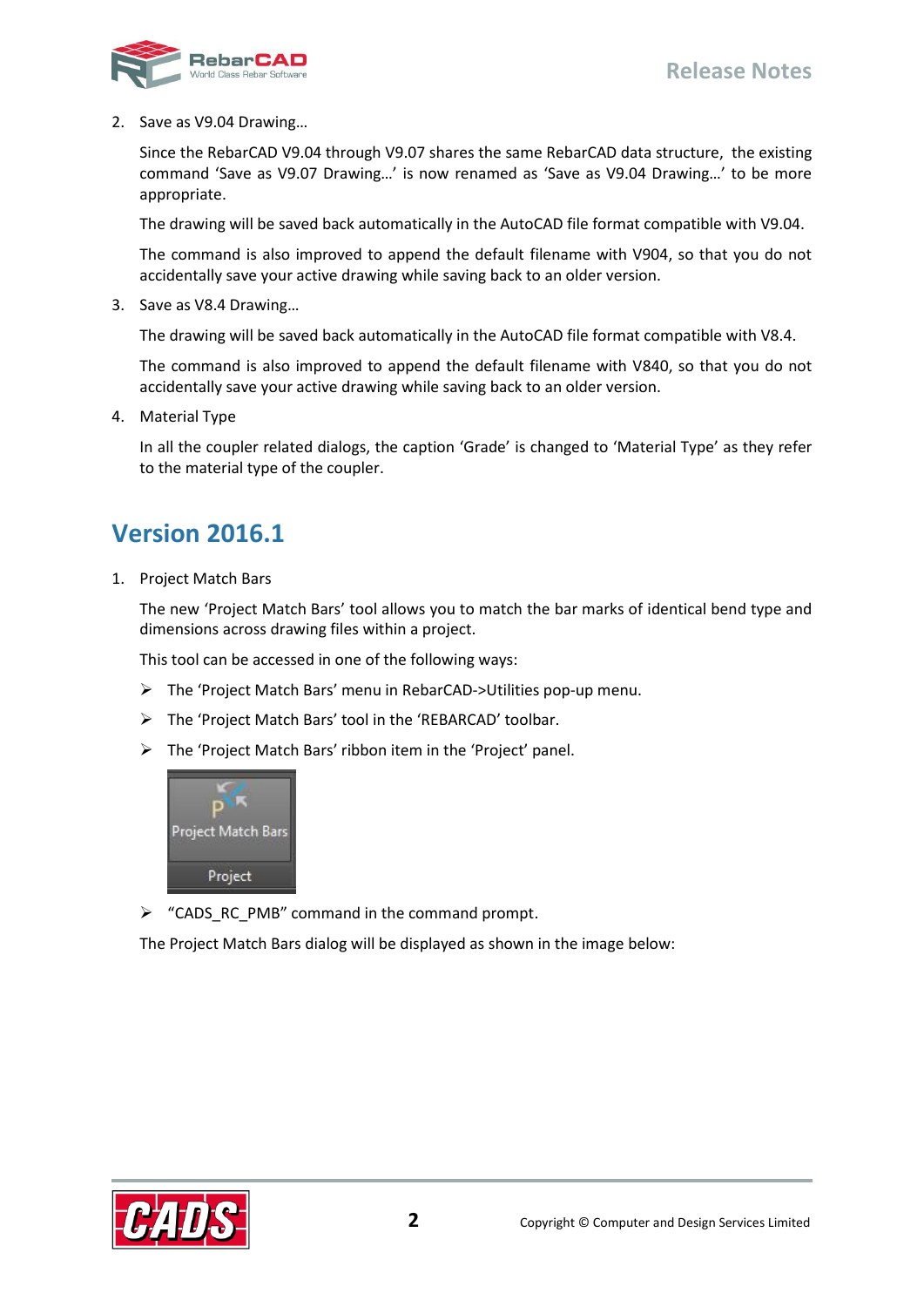#### **Release Notes**



|                                               | RebarCAD - Project Match Bars                  | $\times$               |
|-----------------------------------------------|------------------------------------------------|------------------------|
| Database location:<br>C:\Projects\Proj001.pmb | $\checkmark$<br>$\cdots$                       |                        |
| #                                             | Associated drawing files :<br><b>File Name</b> | Location               |
|                                               | Proj001-D1.dwg                                 | C:\Projects\           |
| 2                                             | Proj001-D2.dwg                                 | C:\Projects\           |
| 3                                             | Proj001-D3.dwg                                 | C:\Projects\           |
| 4                                             | Proj001-D4.dwg                                 | C:\Projects\           |
|                                               |                                                |                        |
|                                               |                                                |                        |
|                                               |                                                |                        |
|                                               |                                                |                        |
|                                               |                                                |                        |
|                                               |                                                |                        |
|                                               |                                                |                        |
|                                               | Export                                         | Match<br>Close<br>Help |

Please refer to the help document for more details by clicking on the 'Help' button.

2. Object snap settings

The Object Snap settings issue has been fixed, in which the settings were sporadically lost.

3. Bar List improvements

The bar list format settings are now retained after inserting manual page breaks and after moving the bar list lines in the bar list.

It is now possible to insert a line (text line/blank line) above or below the selected bar list line in the bar list.

4. Reports and bar list on drawing improvements

Many improvements have been made in the reports.

A defect has been fixed in which the incorrect total weight of tapered ranges was reported (this happened when it was configured to display only the first and last bar of the tapered bars). This has been fixed in both the printed reports and in the bar list on drawing.

5. Issue and revision configurations

The issue and revision feature is enhanced with new configurations to configure the revision cloud layer, revision callout layer, revision table layer, revision cloud start width and revision cloud end width. You can now configure revision cloud and callout layers for each issue type.

6. Select bars

More filters are added to the 'Select Bars…' feature, which allows you to select the bars based on their grade and size, bar mark prefix and drawing sheet.

7. Highlight bars

More filters are added to the 'Highlight Bars…' feature, which allows you to select the bars based on their grade and size, bar mark prefix and drawing sheet.

8. Bar assignments

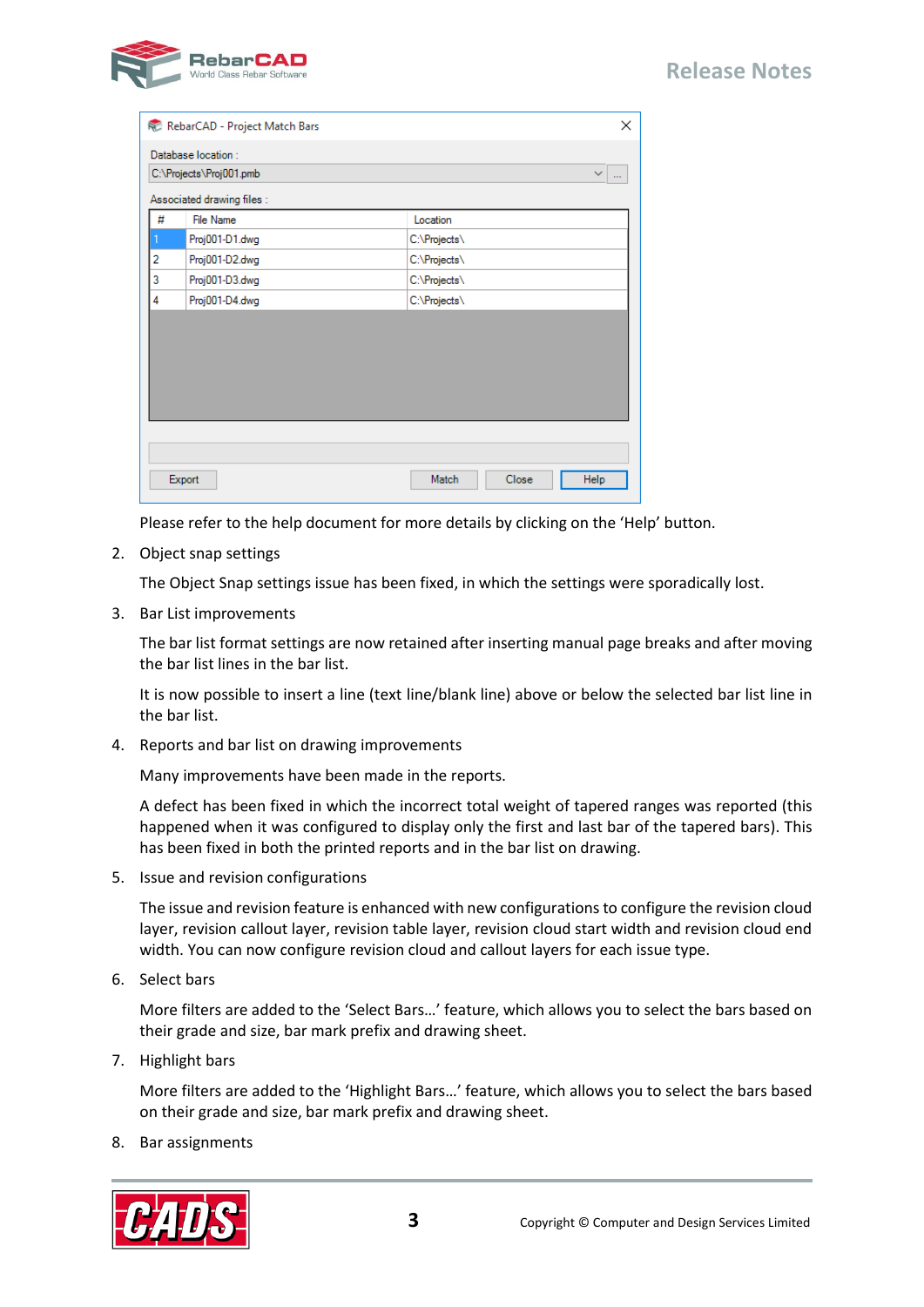#### **Release Notes**



The features to assign bars to release, member, drawing sheet, bid item and bid structure are enhanced such that the bar labels are also highlighted in addition to the bar views, for easy identification of selected bar views and labels.

The 'New Set' and 'Range New Set' commands now allow you to pick the current bar assignments such as members, releases, drawing sheets, bid items and bid structures.

You can now apply release color to bar labels either on release assignment or based on the order state of the associated release. Your preference can be configured in the 'Release and Ordering' configuration page.

9. Range improvements

Range texts are now made configurable for alternate ranges. The start mark, end mark and the total number of bars of the alternate ranges can also be configured as the range text for alternate ranges.

A defect has been fixed in which stretching ranges drawn with overstock length bars produced unexpected results.

The Check database command has been enhanced to detect and report any corrupted tapered ranges or ranges whose lengths are less than that of the c/c value.

10. Coupler improvements

The Coupler dialog has been reinstated to display the coupler details of both ends on a single screen.

The coupler feature has been enhanced to support the DAYTON couplers.

When couplers are added to a bar view, any other bar views of the set automatically receive a coupler without the number of couplers changing in the Accessories List.

A defect has been fixed in which the coupler quantity was not considering the member quantity.

11. Production output improvements

The Order Materials feature now allows you to modify the desired production system in the Order Materials dialog itself.

A defect has been fixed that affected ordering when the production output system is Excel Format.

12. User interface improvements

The quick access toolbar in the RebarCAD workspace has been modified such that the 'Toggle Automatic Loading' command is moved to the right end to avoid accidental selection.

13. Defect fixes

A defect has been fixed in which the database was corrupted when adding extra label notes with special characters.

A defect has been fixed in which moving the labels drawn with label sketches moved the label sketches a little away from the label text.

A defect has been fixed in which 'cancelling title block configuration' dialog popped up a warning message when no title blocks were configured.

A defect has been fixed in which the bar references added by selecting the bar label view were also duplicated while duplicating the bar view alone.

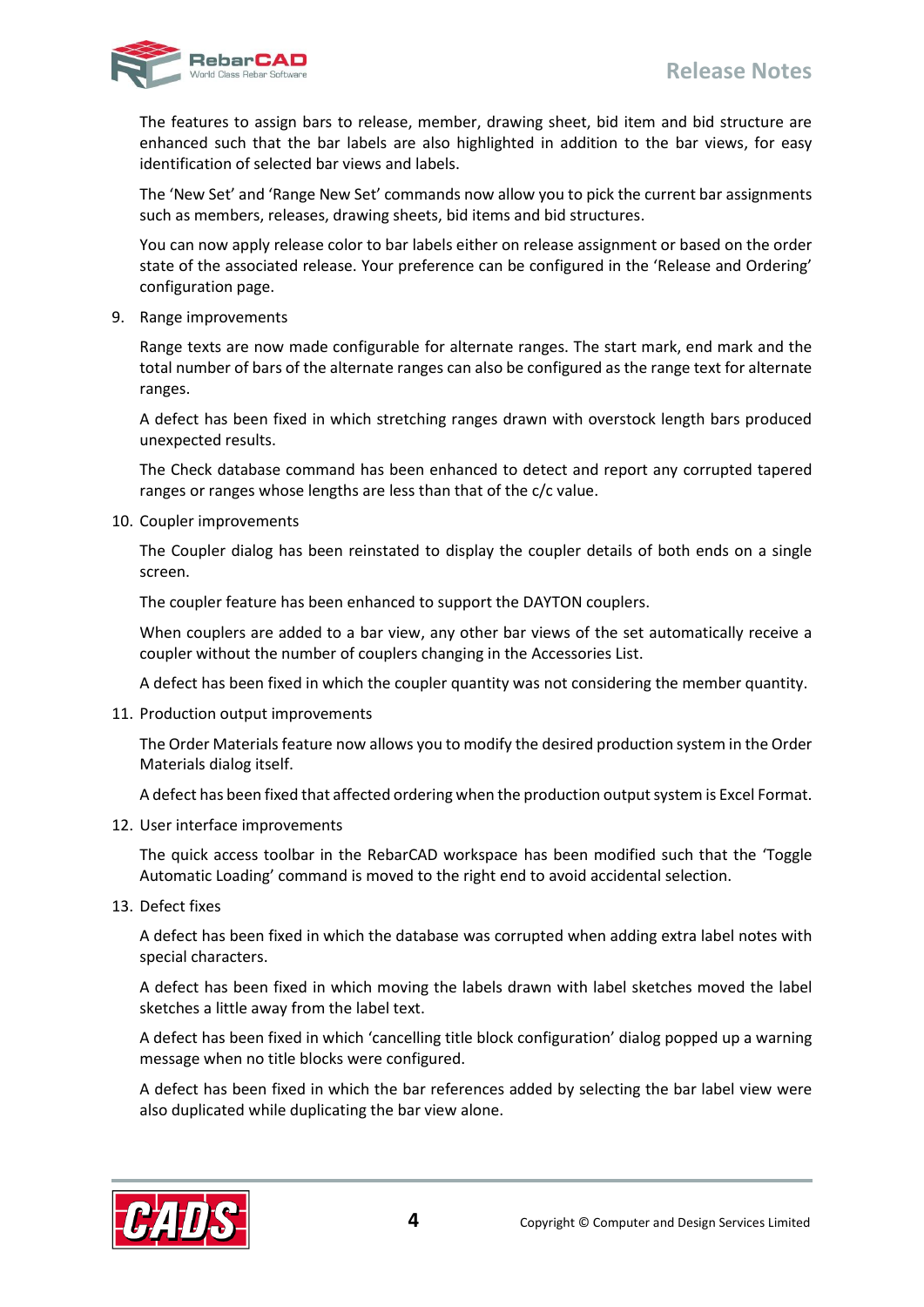

### <span id="page-6-0"></span>**Version 2016**

#### 1. AutoCAD Support

RebarCAD 2016 supports the following Autodesk platforms:

| AutoCAD Vertical     | <b>Supported Versions</b> |
|----------------------|---------------------------|
| AutoCAD              | 2014, 2015 & 2016         |
| AutoCAD Architecture | 2014, 2015 & 2016         |

- 2. Administrative privileges are no longer required when launching the software.
- 3. Shape Sketches will get updated automatically if the master copy is modified.
- 4. An issue related to the changing of the default layer to the bar list layer after auto-save, has been fixed.

## <span id="page-6-1"></span>**Version 2015.1**

- 1. RebarCAD 2015.1 can now be installed in parallel with previous versions of RebarCAD.
- 2. Linear tapered ranges now support the "Adjust Ends" option.
- 3. The range text orientation has been corrected to follow the text reading standards while detailing ranges vertically.
- 4. The "Drawing Audit" command has been enhanced to identify couplers that are not assigned to a bid item.
- 5. A defect has been fixed in which the "Bar list on drawing" failed to sort correctly in a specific sequence.
- 6. A new option has been added to specify a tolerance value for bent bar leg dimensions when matching bar marks.
- 7. A new option has been added to specify a scale factor for the bar list on drawing.
- 8. A new option has been added to configure restricted bar sizes and to identify the instances of such bars present in the drawing file through the "Drawing Audit" command.
- 9. The "Override Revision Mark" command has been enhanced to display all the revision marks available in the drawing file.
- 10. Some redundant coupler data has been removed from the Soule production output file.
- 11. A defect has been fixed in which the bar list failed to update when the "Rounding configuration setting" was changed.
- 12. A new option has been added to specify the rotation angle while placing bar references.
- 13. A defect has been fixed in the "Set to View" command, which failed to remove extra notes attached to the label.
- 14. A defect has been fixed in which the bar list on drawing was not marked "INVALID" in a specific sequence.

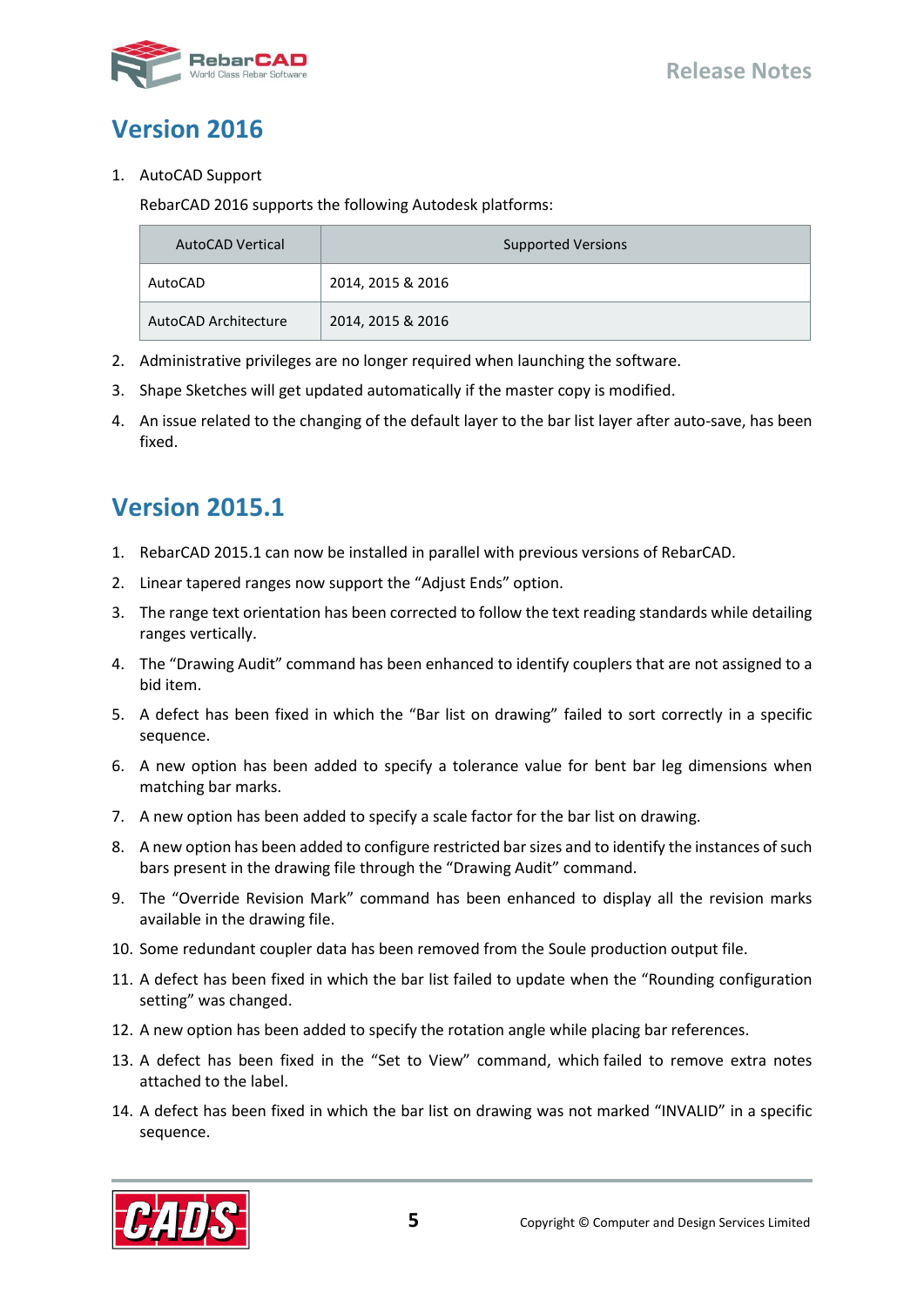

- 15. A defect has been fixed in the "Assign Bars to Release" command, which picked bars in "ISOLATED" layers.
- 16. A defect has been fixed in the metric report templates, which reported the total length values in Imperial units.
- 17. A defect has been fixed in the Group Layering Option (GLO), which modified the c/c values of ranges in a specific sequence.
- 18. A bar references defect has been fixed, which scaled improperly while placing as blocks.
- 19. A defect has been fixed in the "Stretch" command, which incorrectly changed the bar marks in a specific sequence.
- 20. A defect has been fixed in which the "Ranges" created using the "Split Range" tool lost their rebar information when duplicated.
- 21. A defect has been fixed in the Pinnacle production output file and in the Harris production output file which exported deleted bar information in a specific sequence.
- 22. A defect has been fixed in the Over Stock Length (OSL) feature to update the minimum dimensions based on the configured "Dimension Minimums".
- 23. A defect has been fixed in the "Add/Edit coupler" command, which failed to retain the coupler information in a specific sequence.
- 24. A defect has been fixed in which coupler symbols were lost while pasting or mirroring bars with couplers as a "View".
- 25. A defect has been fixed in which the Accessories list failed to update when bars with couplers were duplicated as a "Set".
- 26. A defect has been fixed in the "Uncombine bars" command, which reported an error in a specific sequence.
- 27. A defect has been fixed in which Automatic Dimensioned Leaders (ADL) were drawn incorrectly in a specific sequence.
- 28. A defect has been fixed in the Harris production output file, which reported an error if the filename consisted of special characters as part of the "Job number".
- 29. The redundant "View Offcut List" command has been removed.
- 30. A defect has been fixed that placed the bar list on drawing in an incorrect table format, specific to AutoCAD 2015.
- 31. A defect has been fixed in which leaders were drawn incorrectly when the leader mode was set to "Center".
- 32. A defect has been fixed in the "Save As v8.4x" command, which caused the application to crash in a specific sequence.
- 33. A defect has been fixed in the "Run to Path" command, which placed the bars incorrectly in a specific sequence.

### <span id="page-7-0"></span>**Version 2015 Service Pack**

1. Fixed a defect that reported the incorrect number of bars in Soule, Pinnacle, Romac, Canada, Arma, Shear97 and RMS production outputs, in a specific sequence.

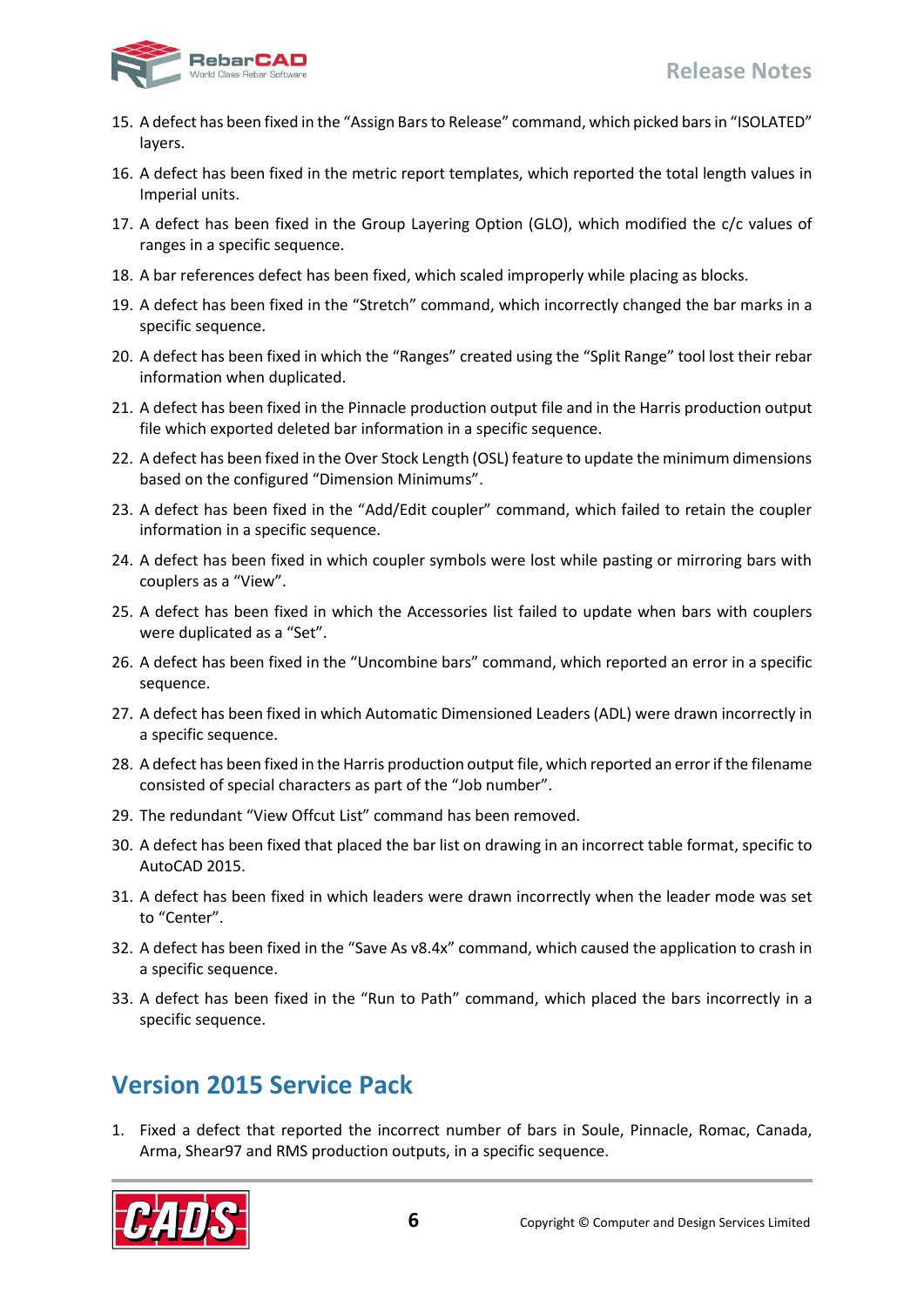#### <span id="page-8-0"></span>**Version 2015**

- 1. Support for AutoCAD 2015.
- 2. Improvements made to the "Assign bars to release" feature which earlier displayed only the used grades in a drawing instead of entire configured grades.
- 3. Default OSNAP option has now been reverted to use "Near" while placing a label, instead of the default value.
- 4. New feature to reset Member, Release and few other dialogs to its default position has been introduced.
- 5. New option added to the "Match bars" feature to suppress or display the default prompts.
- 6. Option added to show or hide the first issue revision mark in the bar list reports and in the drawing.
- 7. Fixed the defect in which incorrect values were displayed for the "page number" and "total page" fields in a specific sequence.
- 8. Fixed the defect that took considerable time in a specific sequence to place a bar list in the drawing.
- 9. Fixed the defect in which the "Edit Range" dialog displayed duplicated dimensions for tapered ranges in a specific sequence.
- 10. Fixed the "Match bars" feature which failed to match the bars in a specific sequence.
- 11. Fixed the defect which showed a "discrepancy error" when more than 60 characters were entered in the bar label notes.
- 12. Fixed the defect that showed an error message about release synchronization when opening drawings.
- 13. Fixed the crash which occurred while using the "Place shape schedule" feature.
- 14. Fixed the defect which updated all bar sets of the same bar mark when one of its bar was stretched.
- 15. Fixed the defect in the aSa production output, which reported incorrect bar quantity for tapered ranges in a specific sequence.
- 16. Fixed the defect in the Soule production output, which reported incorrect coupler data.
- 17. Fields "Color" and "Schedule ship time" have now been made optional in the Pinnacle production output.
- 18. Fixed the defect which adopted the label direction of a previously drawn taper range.
- 19. Fixed the defect which did not update the schedule revision mark while editing the bars that were combined in the bar list.

# <span id="page-8-1"></span>**Version 9.12 Service Pack (Build 1819)**

- 1. Fix to a Check Database error, which corrupted the drawing data when a drawing sheet was deleted in a specific sequence.
- 2. Fix to the Check Database command to include an additional check for the bar set line number.

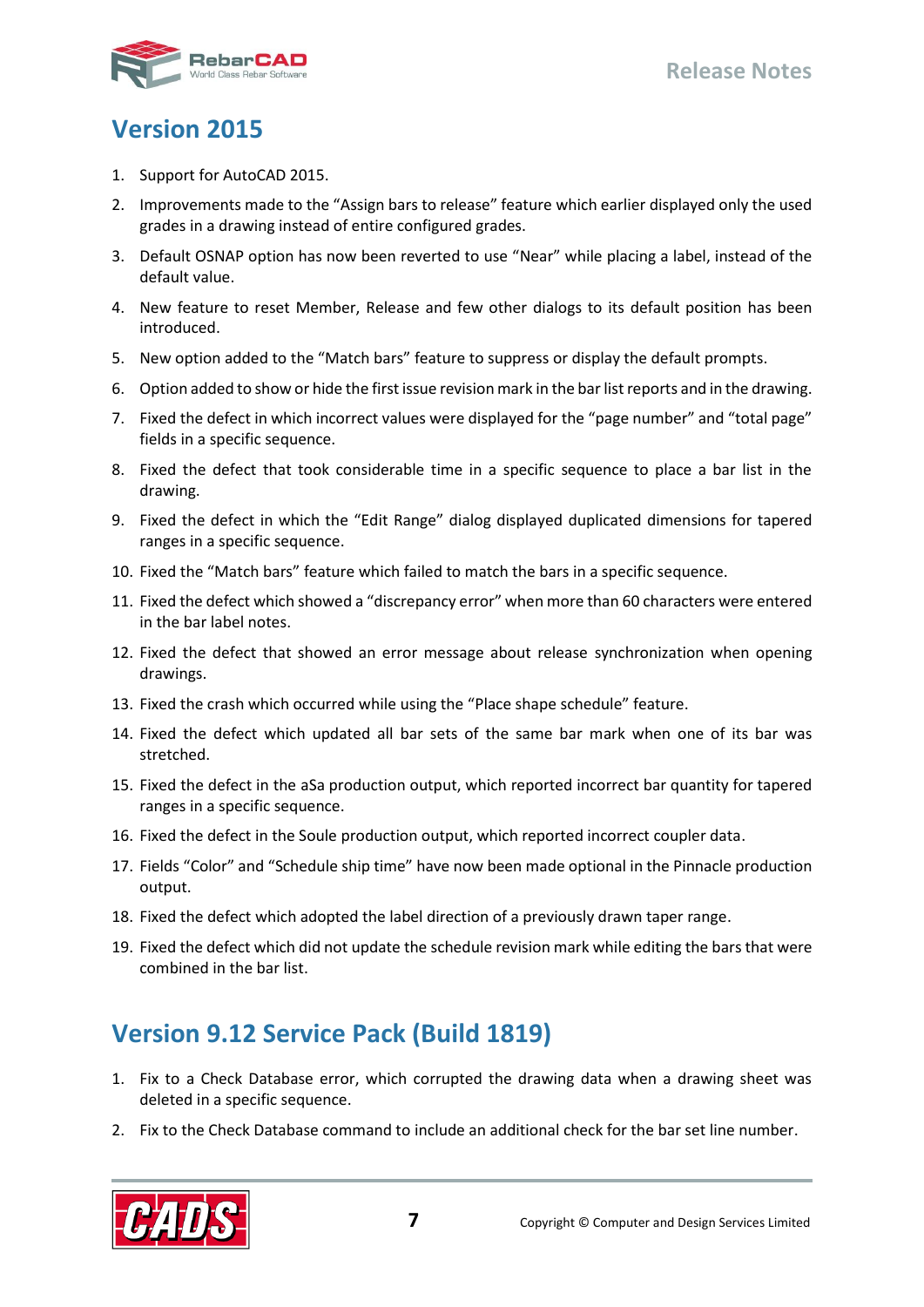

<span id="page-9-0"></span>3. Fix to the range text annotation in fixed pitch and staggered fixed pitch ranges which reported an incorrect number of bars in a specific sequence.

- 1. Support for AutoCAD 2014, AutoCAD Architecture 2014, AutoCAD Civil 3D 2014, AutoCAD Map 3D 2014, AutoCAD Mechanical 2014, AutoCAD MEP 2014 and AutoCAD Structural Detailing 2014.
- 2. Enhancement to Coupler dialog.
- 3. New feature to assign symbols to different types and makes of Couplers and Threads.
- 4. New feature allows multiple editing of Bars with Coupler.
- 5. New feature to apply Coupler Grades.
- 6. Option to identify Unavailable Couplers present in the drawing.
- 7. Fix to Coupler feature to support copy and mirror operation on Bar View with Coupler.
- 8. Fix to Accessories list which failed to update the Coupler quantity in specific sequences.
- 9. Fix to bent bar list on drawing which reported incorrect weight if first and last bar of tapered range alone is displayed.
- 10. Updated types file for Canada Imperial settings.
- 11. Enhancement to Match bars command to match bar based on Drawing Sheet, Release or Member.
- 12. Enhancement to Compact bars command to compact bar based on Drawing Sheet, Release or Member and to specify the starting Bar Mark number.
- 13. New feature to configure Stock Lengths for each Bar Size.
- 14. Enhancement to Drawing Audit command to identify the Bars detailed with length greater than the stock length.
- 15. New feature to configure the Bar Reference to include a Block or Dimensioned Bend Type sketch.
- 16. New feature to configure the Range Annotation format and position.
- 17. Option to configure the Range Length for Range Annotation.
- 18. Support of dimensioned sketches in Bar List on drawing and printed reports.
- 19. New feature to include dimensioned sketches in Bar List on Drawing and printed reports.
- 20. New command CADS\_RC\_TRC introduced to identify corrupted tapered ranges in a drawing.
- 21. New feature to generate Production Output File in MS Excel format.
- 22. New feature to report Unlabeled bar as Incomplete while generating the Production Output File, placing Bar List on Drawing and generating printed Reports.
- 23. New feature to place curtail length for Tapered Ranges.
- 24. Option to support Calibri font type in bent type diagram configuration.
- 25. Enhancement to GLO feature to support Area detailer, Change range, Split range and Circular Bar Detailer.
- 26. Enhancement to custom sorting for Member and Release to default from drawing.

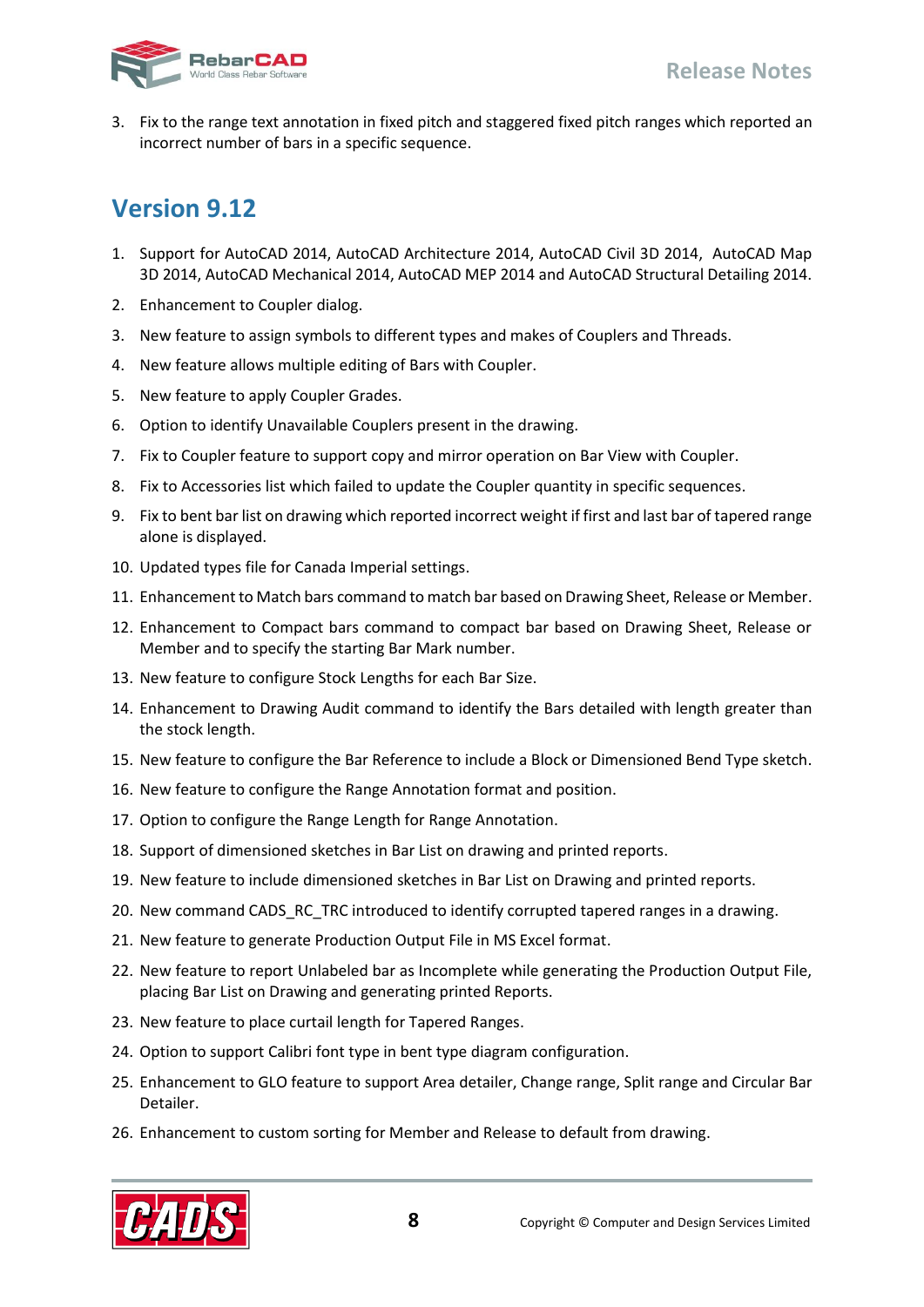

- 27. Option to display coupler type in Dimensioned sketches using custom block files.
- 28. Enhancement to Check Database command to run a check before generating the TSV production output file.
- 29. Option to print Coupler Report from Bar Schedule using the customized report file.
- 30. Option to configure drawing of Un-listed Bars in a separate layer.
- 31. Option to configure Bar Leader Line offset from the Bar Label.
- 32. Option to exclude the Bar Mark for labelling Un-listed Bars.
- 33. New feature to group revision clouds.
- 34. Fix to allow display of alternating solid and hollow bar for Alternate Range Bar Runs.
- 35. New feature to configure additional Tick types in Tick and Tag Feature.
- 36. New feature to display both the Net length and Gross length of bars in the Bar List using a customized BDF file.
- 37. New feature to display bar ends as 'doughnuts' or 'cross' based on the projecting bar view when using a customized BDF file.
- 38. Fix to Split Range Tool which failed to execute in specific sequences.
- 39. Fix to Bar List Revision Mark which failed to update in a specific sequence.
- 40. Fix to VPM viewports to avoid multiple warning messages for overlapped viewports.
- 41. Fix to Bar in Section which failed to draw as per configuration in a specific sequence.
- 42. Fix to Weight Report and Weight Summary Report to display correct user field values.
- 43. Fix to Change Set to View command to remove Extra Notes.
- 44. Fix to the "Bar List on Drawing" feature to display straight bar leg dimension as per the Bar List Configuration.
- 45. Fix to the Check RC Database command for invalid date error warning.
- 46. Fix to the Check RC Database command to improve performance in a specific sequence.
- 47. Fix to the Drawing Issue feature to improve performance with the Lock Issued Line configuration option.
- 48. Fix to "Run to Path" command which detailed incorrectly in a specific sequence.
- 49. Fix to Change Range Type for incorrect range drawing in a specific sequence.
- 50. Fix to CADS\_RC\_REDRAW to correct bar orientation in a specific sequence.
- 51. Fix to Bar List Localization configuration setting to restrict '0' precision when Length configured to show in Meters.
- 52. Fix to ensure the bent bar rounding value is not applied to straight bars in a specific sequence.
- 53. Fix to the Special Bar feature to read the correct file path in a specific sequence.
- 54. Fix to override revision mark when "-" is used for the first issue.
- 55. Fix to bar hook to update dimensions as configured in a specific sequence.
- 56. Fix to CADS\_RC\_REDRAW command to avoid bars with coupler 'explode' in a specific sequence.

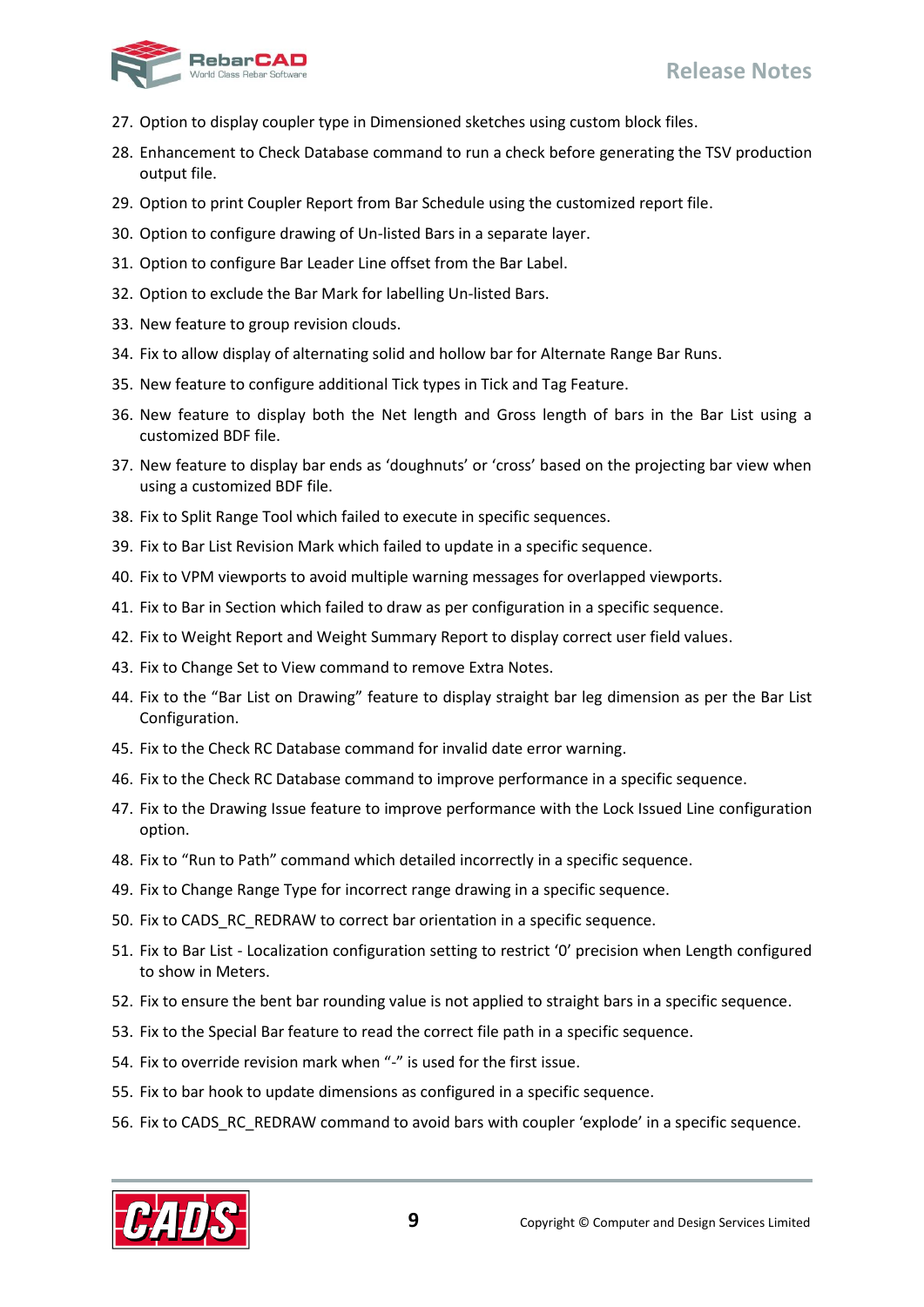

- 57. Fix to the Overstock length feature to work with the DIMENSIONMINIMUMS configuration in a specific sequence.
- 58. Fix for AutoCAD Map3D 2013 to avoid application crash while closing the application.
- 59. Fix to printed Reports and "Bar List on Drawing" to report Unit weight in a specific sequence.
- 60. Fix to Bar Reference to avoid incorrect reporting as a non-linked entity in a specific sequence.
- 61. Fix to Tapered Ranges for inconsistencies between Bar Schedule and drawing in a specific sequence.
- 62. Fix to delete viewport border in model space if the viewport is deleted in the paper space.
- 63. Fix to the Share Range feature which failed to execute in a specific sequence.
- 64. Fix to incorrect text size when the drawing is saved in paper space.
- 65. Fix to AutoCAD drop down menu to display properly in a specific sequence.
- 66. Fix to the Area detailer to draw the correct envelope in a specific sequence.
- 67. Fix to Bar Reference to display the correct Bar Mark in Over Stock Length group.
- 68. Fix to the Bid Item feature which disallowed editing in a specific sequence.
- 69. Fix to Bar Reference to display the correct Bar Mark in Over Stock Length group.
- 70. Fix to the CADS\_RC\_REDRAW command which incorrectly scaled the Bar Reference in a specific sequence.
- 71. Fix to the Release dialog to report the Unique Order Number for ordered releases in a specific sequence.
- 72. Fix to the configuration \$SHPCD field to display the Bar Shape name in the label to match the display in Bar Schedule.
- 73. Fix to the aSa production output file to update the BCD values in a specific sequence.
- 74. Fix to place bent "Bar List on Drawing" which failed to place Bar List if only straight tapered bars or straight coupler bars were present in the drawing.
- 75. Fix to the AutoCAD Save as command to avoid application crash in a specific sequence.
- 76. Fix to avoid the incorrect revision warning message during drawing opening.
- 77. Fix to retain the configured folder path for Bar List Configuration file.
- <span id="page-11-0"></span>78. Fix to Range Length to update while editing the Slope Length.

### **Version 9.11 Service Pack (Build 1714)**

- 1. RebarCAD will now display a warning message while generating the Harris file output (.TSV) through AutoCAD command prompt for incomplete bar data in bar list and data inconsistency between drawing and bar list.
- 2. Fix for error displayed while placing bent bar list on drawing in a specific sequence.
- 3. Fix to remove extra notes when changing Bar Set to View.
- 4. Fix to delete VPM viewport in model space if the AutoCAD Layout containing the corresponding viewport is deleted.

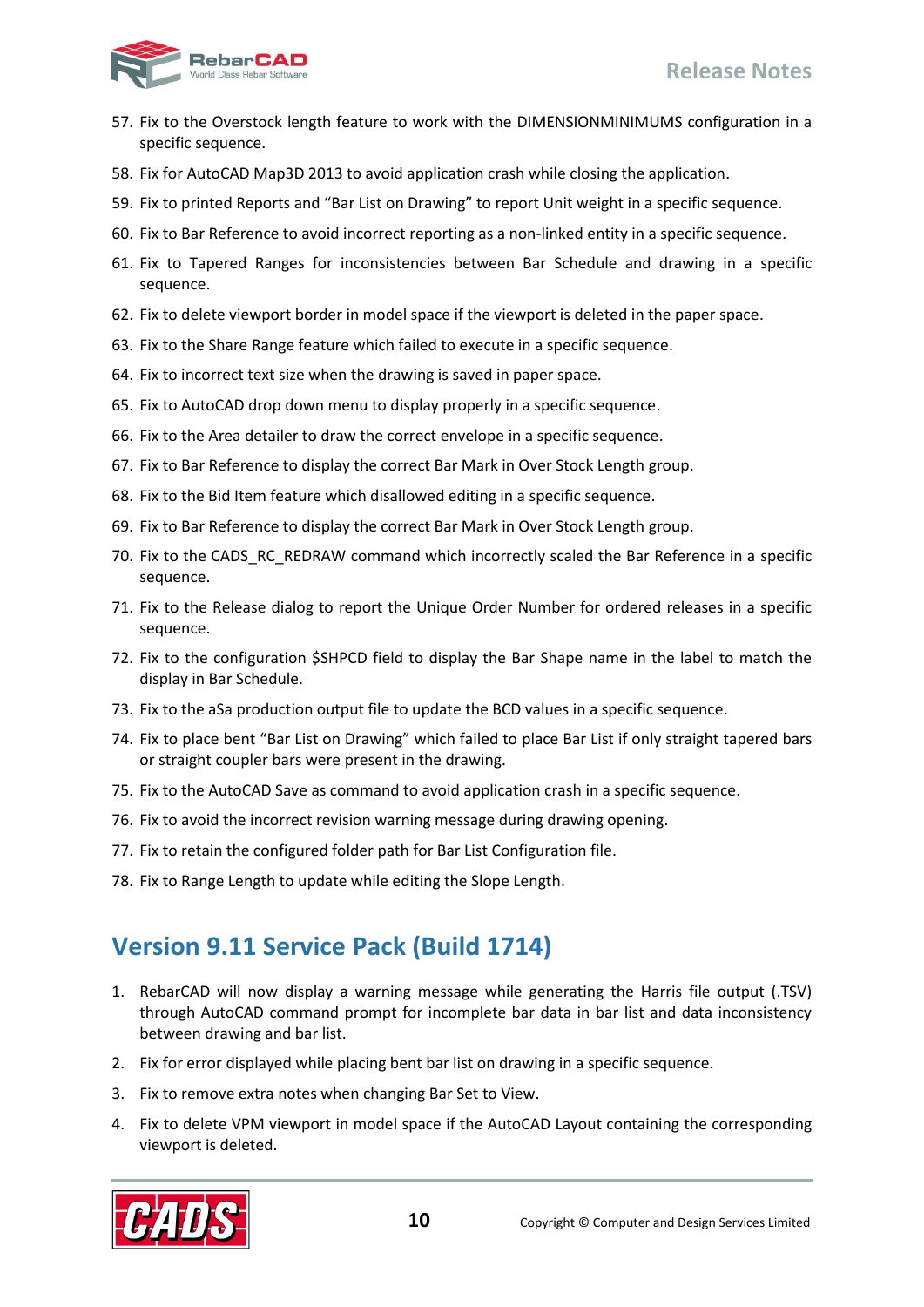

- 5. Fix to mirror command where bar orientation changed during redraw when the source objects were deleted.
- 6. Fix to VPM which rescaled texts incorrectly if saved from AutoCAD Paper space.
- <span id="page-12-0"></span>7. Fix to Bid Item dialog which prevented editing of bid items in specific cases.

## **Version 9.11 Service Pack (Build 1713)**

<span id="page-12-1"></span>1. Fix for inconsistent crash while opening RebarCAD if licensed using WAN Network dongle.

- 1. Support for AutoCAD 2013, AutoCAD Architecture 2013, AutoCAD Civil 3D 2013, AutoCAD Map 3D 2013, AutoCAD Mechanical 2013, AutoCAD MEP 2013 and AutoCAD Structural Detailing 2013.
- 2. New message implemented while multi editing bars with non-standard hooks.
- 3. Help button added to the ribbon menu by default.
- 4. New message to warn users before overwriting existing Production Output and Electronic Schedule files.
- 5. Fix to refresh Bar List on drawing command to update all Bar Lists placed on the drawing when bars with the same bar mark are assigned to different Bar Lists.
- 6. Fix to Drawing Audit command to add highlighted entities into the previous selection list of AutoCAD.
- 7. Fix to application crash while closing multiple drawings through AutoCAD Quick View command.
- 8. Fix to schedule data mismatch issue which displayed data from another drawing in certain sequences.
- 9. Fix to Oversized bar end proportional to bar size feature to draw section views for straight bars.
- 10. Fix to AutoCAD leader (ADL) lines to avoid merging of leader lines after executing specific RebarCAD tools.
- 11. Fix to Check Database routine to avoid application crash when 'Display dimensioned sketches' configuration is switched on.
- 12. Synchronization of release status with file feature now updated to exclude Drawing Set Number while updating the release status.
- 13. Fix in "Usasm\_config.xml" file to display -correct path for Bid Structure import file.
- 14. Fix to Double Indicator Range to detailer bar leader inside the VPM layout in a specific sequence.
- 15. Fix to Compact Bar mark feature which corrupted drawing in a specific sequence.
- 16. Fix to un-issue schedule command from Bar List which triggered unhandled exception error in a specific sequence.
- 17. Fix to OSL bars in curved areas for a specific sequence in Area detailer.
- 18. Fix to application crash when importing large Bid Item file in a specific sequence.

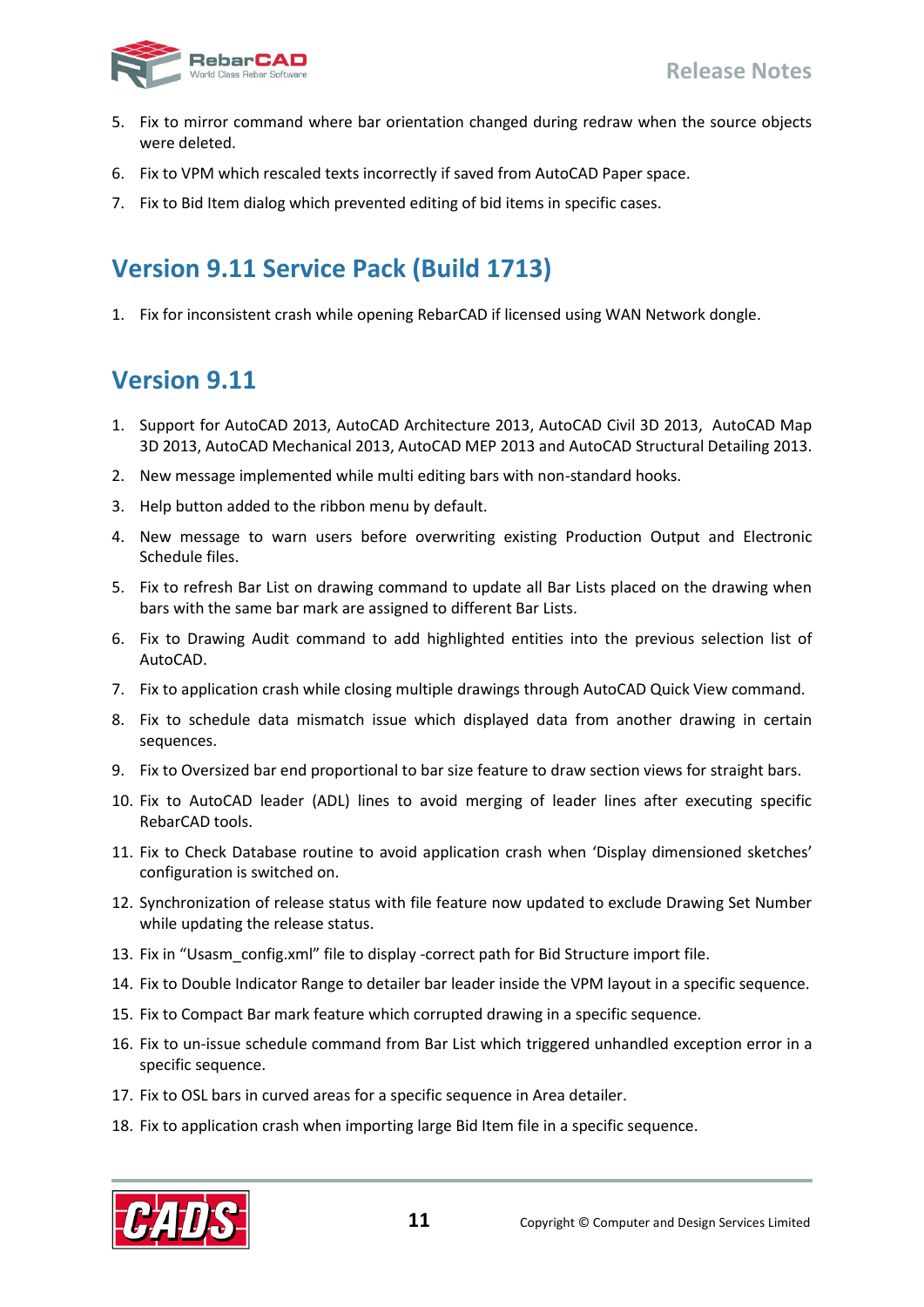

- <span id="page-13-0"></span>1. New feature to view offcut bars while detailing.
- 2. New feature to convert polylines to bars, linear ranges and tapered ranges.
- 3. Drawing audit feature rewritten to enhance performance.
- 4. Additional configuration item in bar list settings to support length units in centimeters.
- 5. Option to display center to center  $(c\backslash c)$  value in printed reports and schedules placed on drawing.
- 6. New feature to wipe out RebarCAD data from AutoCAD drawing such that RebarCAD drawings could be re-used as templates.
- 7. Additional configuration item to display oversized bar ends, bar runs and bar in sections, proportional to its bar sizes.
- 8. Additional configuration option to specify snap setting while placing leader.
- 9. Additional configuration option to justify range text annotation for multiple pitch ranges.
- 10. Direct link to Schnell fabrication system.
- 11. Fix to Member title dialog which displayed error messages while editing Member title in older version drawings.
- 12. Fix to Tapered ranges where the abbreviated text was not displayed in printed reports in a specific sequence.
- 13. Fix to multiple bar edit feature to ensure Label notes are updated when any bar parameter is updated along with the bar spacing value.
- 14. Fix to Pile Cap detailer tool to detail pile cap with seven numbers of piles properly.
- 15. Fix to bar list which displayed error while deleting blank lines in a specific sequence.
- 16. Fix to Change range type tool in which the alternate range was detailed improperly in a specific sequence.
- 17. Fix to Accessories list where undo command created duplicate accessories lists.
- 18. Fix to Beam detailer macro tool which detailed incorrectly after using "Save as v9.07 drawing…" command.
- 19. Fix to Edit range dialog to avoid crash when the number of bars is set as 1.
- 20. Fix to Area detailer where changing cover value to "0" displayed error messages.
- 21. Additional validation in Draw bar dialog to avoid drawing corruption when the bar mark is entered as '00'.
- 22. Fix to Member and Release dialog to accept special characters for Member title description and Release description respectively.
- 23. Fix to Order materials dialog which displayed the weight of bars unassigned to a release in a specific sequence
- 24. Fix to Soule production output file in which Date and time wanted field always defaulted to current date and time.
- 25. Fix to production output files which displayed incorrect quantity for part of tapered range bars created in a specific sequence.

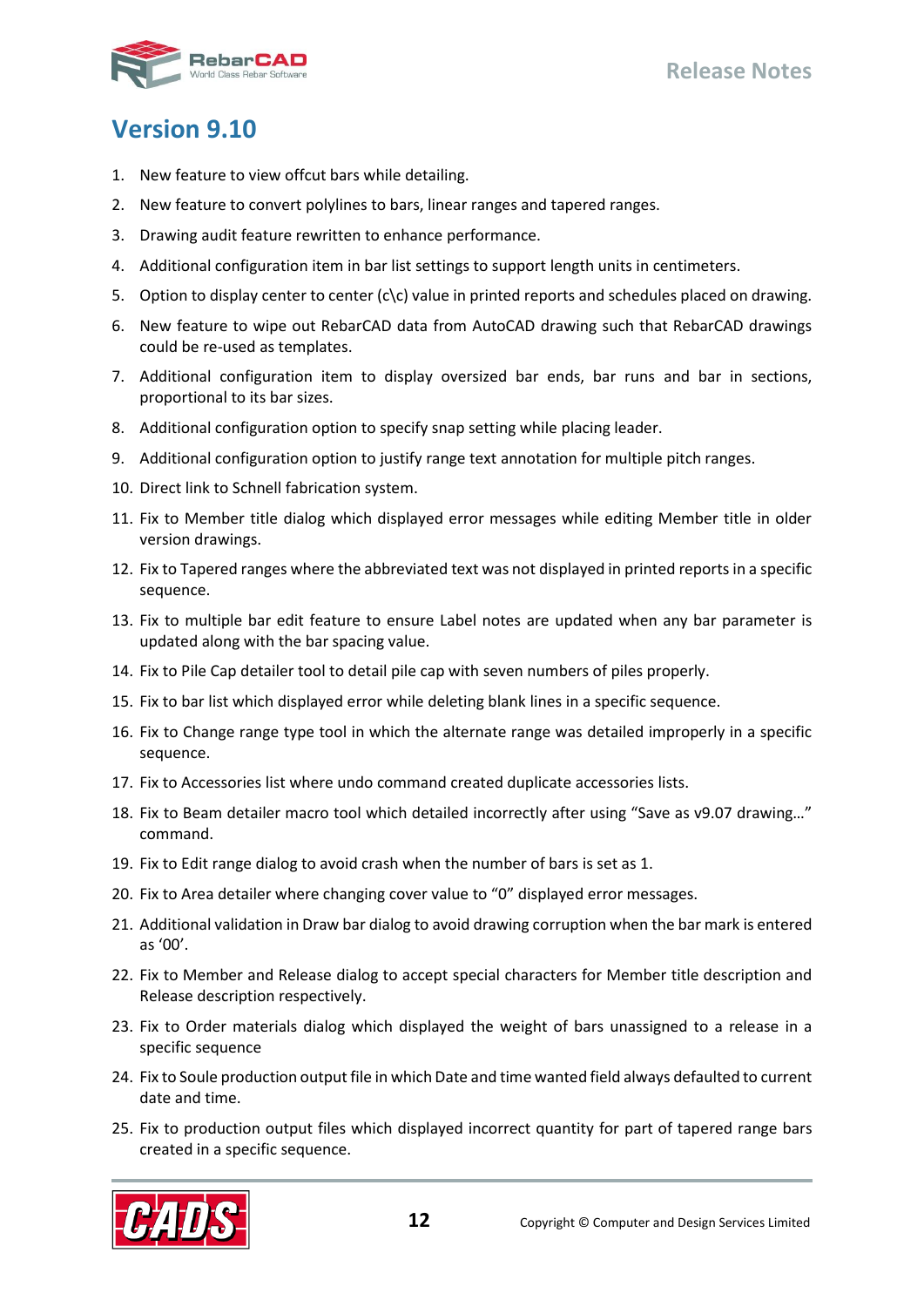

# <span id="page-14-0"></span>**Version 9.09 Service Pack (Build 1611)**

- 1. Fix to incorrect placement of Auto CAD dimensioned leader when the vertical text placement is aligned as 'centered'.
- 2. Fix to the Ticks and tag feature in VPM environment where the tag text got placed in the "0" layer instead of the configured layer.
- 3. Fix to ASA production output file in the 64 bit version to ensure 'BC' value is printed out in the correct format.
- 4. Additional configuration items in the Tick and tags feature to use Auto CAD leader instead of the standard RebarCAD Leader.
- 5. Additional configuration items to configure range end marker arrows for single and double indicator ranges.
- <span id="page-14-1"></span>6. Feature to place bar pointers on a range line when not intersecting with the bar indicator reinstated.

- 1. Support for AutoCAD 2012, AutoCAD Architecture 2012, AutoCAD Civil 3D 2012, AutoCAD Map 3D 2012, AutoCAD Mechanical 2012, AutoCAD MEP 2012 and AutoCAD Structural Detailing 2012.
- 2. New option to save RebarCAD v9.09 drawings into the RebarCAD v9.04 v9.07 format. RebarCAD v9.09 drawings are compatible with RebarCAD v9.08 drawing format.
- 3. Bar label feature enhanced to allow all Object Snap (OSNAP) modes in use, while placing Bar Leader instead of just the 'Nearest' mode.
- 4. New feature to display dimensioned Bend Type diagrams in the Bar Label.
- 5. New feature to show Revision Cloud for only the Current Revision or for All Revisions.
- 6. New feature to control Range annotation Height and Text Style.
- 7. Additional configuration items in Special Bar feature to display Special Bar dialog when called from Draw Bar dialog, to automatically assign leg dimensions when converting AutoCAD polylines into special bars and to automatically name the new Bend Type using predefined Bend Type prefix.
- 8. New configuration to control the size and position of AutoCAD blocks in Bar Label format.
- 9. New configuration to specify offset distance when placing Bar Mark inscribed in a circle in Bar Label.
- 10. New feature to configure and place multiline Bar Labels.
- 11. Option to display Bar Label notes in Bar List on Drawing and Bar List Print Reports.
- 12. Additional option to display straight Bar Marks in RebarCAD standard output (CSF format) file.
- 13. GLO commands "Show all Bars", "Suppress all Bars" and "Ignore" reinstated.
- 14. Special Bar feature now set to automatically create Bend Type sketch for Bar List on Drawing and Bar List Print Reports.
- 15. Additional configuration option to configure End Treatment value for Coupler and Thread labels.
- 16. Fix to Accessories List which caused performance issues in a specific sequence.

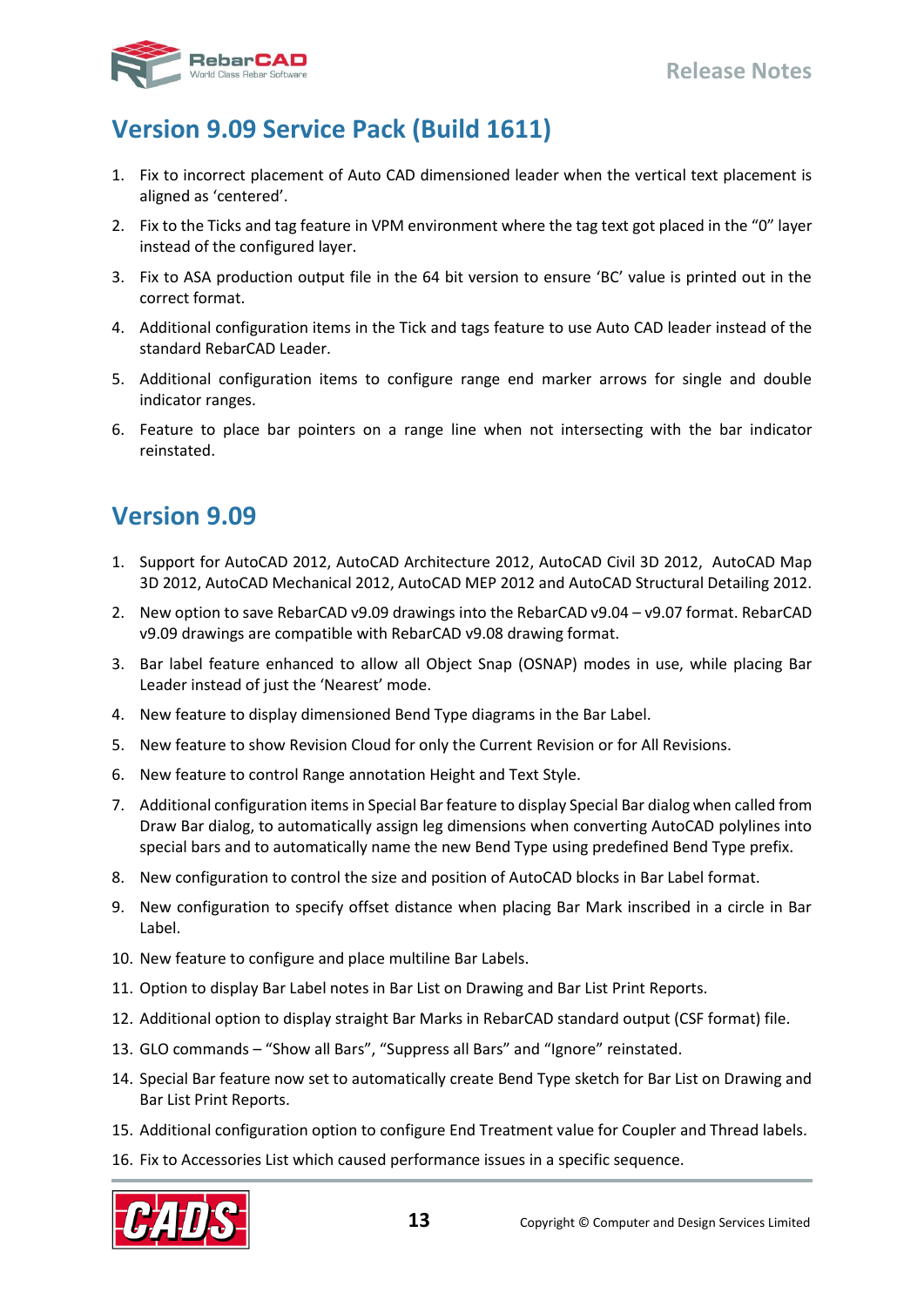

- 17. Fix to AutoCAD leader to avoid incorrect Leader placement in a specific sequence.
- 18. Fix to CADS\_RC\_REDRAW command which exploded Bars and Ranges in a specific sequence.
- 19. Fix to Draw Bar dialog to avoid showing incorrect error messages with USSIMP.DEF settings.
- 20. Fix to Over Stock Length feature to redraw Bar Labels in a specific sequence.
- 21. Fix to Bar List on Drawing feature to update Member\Release description when refreshed.
- 22. Fix to Bar Label configuration to report correct Bar Length, when configured.
- 23. Fix to Revision Table to display date format as configured in the operating system.
- 24. Fix to display Bar Label list on Drawing when only straight bars are present in the drawing file.
- 25. RebarCAD Productivity Tools enhanced to work with Canda3 (i.e. Canadian Imperial) settings.
- 26. Fix to Bar List view which failed to display certain Bar Sizes in a specific sequence.
- 27. Fix to Bend Bar List on Drawing command to avoid listing straight bars when refreshed.
- 28. Fix to Member, Release, Bid Item and Bid Structure dialogs to accept special characters.
- 29. Fix to Bar List view & Order Materials dialog to display correct weights in a specific sequence.
- 30. Fix for incorrect Bar References scaling when configured to use AutoCAD Leaders.
- 31. Fix to Menu Load command in certain sequences.
- 32. Fix to Revision feature which sporadically corrupted revision history and also affected drawing file performance.
- 33. Fix to Alternate Range which displayed the incorrect number of Alternate bars in a specific sequence while running check data base command.

# <span id="page-15-0"></span>**Version 9.08 Service Pack (Build 1548)**

- 1. Fix to aSa and Soule production output files to report correct rebar quantities in a specific sequence for revised drawings.
- 2. Fix to report total weight in imperial units when opening imperial drawings created in earlier versions of RebarCAD.
- 3. Fix in DEF file migration utility to automatically update DEF files created in earlier versions of RebarCAD.
- <span id="page-15-1"></span>4. Fix in CANADA-3 DEF file settings to avoid showing false error messages.

- 1. New feature to convert Poly line into special bars, Special Bar creator improved to allow optional hooks.
- 2. Configuration option to specify default DEF file while creating new drawings.
- 3. Option to specify Label rotation angle when drawing Bars or Ranges.
- 4. Bar list now supports 20 numbers of user fields which can be used in Bar list on Drawing or Printed Reports.

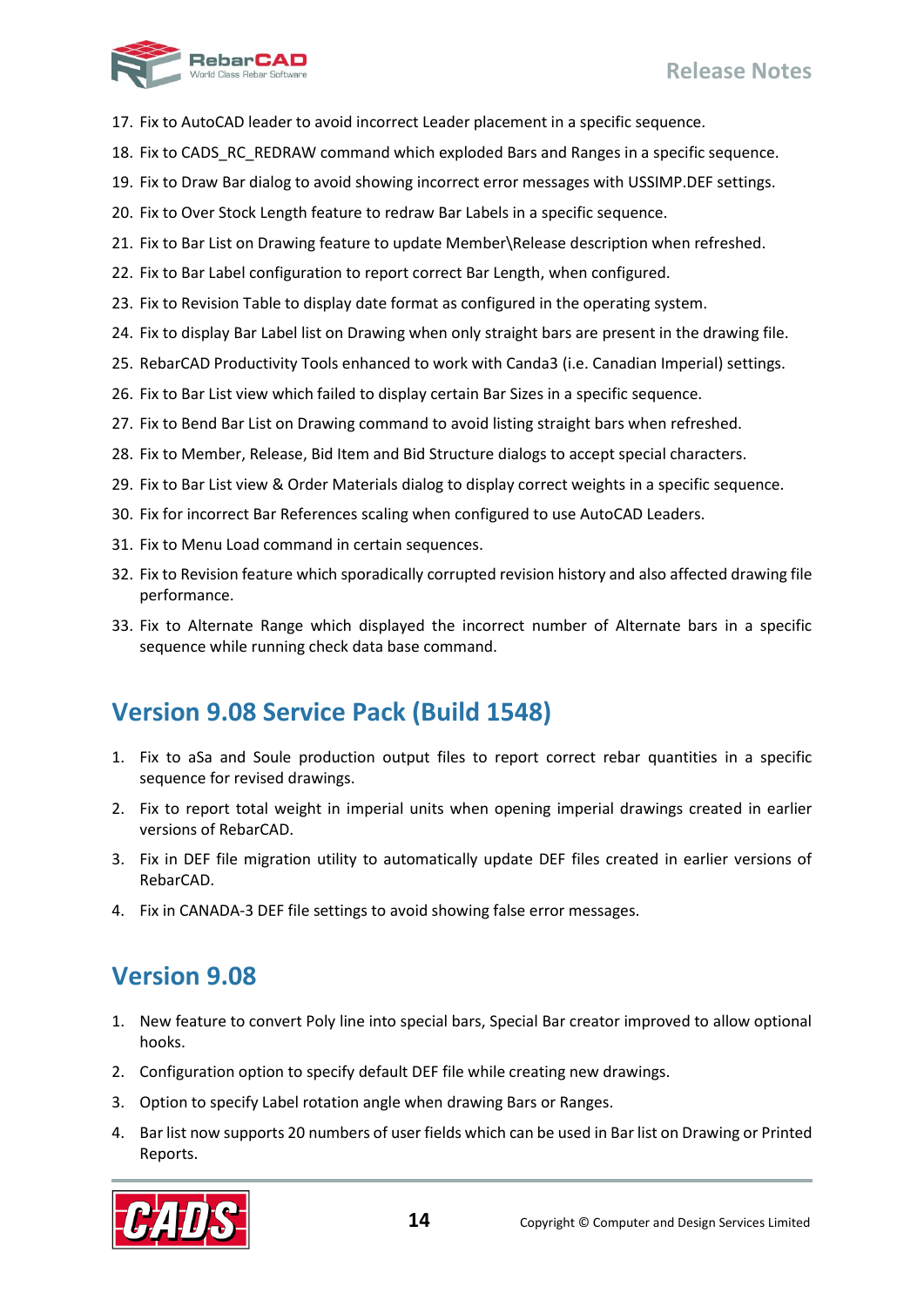

- 5. Drawing data structure restructured to improve performance while opening and saving the drawing.
- 6. Bars can be assigned to Bid Item and Bid Structure in addition to Release, Drawing Sheet and Member. Configuration option available to enable or disable the same.
- 7. New feature to Search bars of specific bar marks/size/bend type or bar grade in the bar list.
- 8. New feature to provide Release Description for each Release.
- 9. Option to sequence Release, Bid Item, Bid Structure and Member in their respective dialog boxes.
- 10. Additional option to select all bars un-assigned to any Release to a valid Release. This option is available for Bid Items too.
- 11. Coupler data updated as per latest available datasheets
- 12. Lenton couplers updated for Canadian Metric size bars.
- 13. Configuration option to synchronize project based Couplers, Release, Bid Item & Bid Structure from external file.
- 14. New feature to specify and apply End Treatment to bar ends and to view End Adjustment Value in coupler dialog.
- 15. RC Productivity tools updated to work with USASM.DEF file configuration.
- 16. Highlight Bar feature improved to highlight labels along with bars.
- 17. Harris (\*.TSV) file format in Production Output File and Electronic Schedule file is now supported.
- 18. Configuration option to notify when a drawing is opened or edited.
- 19. Option to swap bar marks for Alternate Range from Edit Range dialog
- 20. Critical dimension for bars now printed in specific location in ASA production output file
- 21. Fix to a number of defects to ensure AutoCAD texts are scaled properly in VPM environment.
- 22. Fix for Bar Reference copied with Bar and Label even if they are not selected.
- 23. Fix to Stretch command not working properly while stretching bar run in a specific sequence.
- 24. Fix to Extract Data command which incorrectly updated Bar Mark in specific sequence
- 25. Fix to save command to ensure drawing is saved with bar list on drawing in a specific sequence.
- 26. Fix to a specific sequence in aSa Production output file to ensure Release is ordered only when Job Number is available.
- 27. Fix to allow data item Alternate Size and Material for Bar list on Drawing and Printed Reports.
- 28. Fix for ensure Release Description and Member Description are updated correctly in Bar List on Drawing header.
- 29. Fix to ensure file output from Free Form bar list is as per configured units.
- 30. Fix to ensure Number of Members is not zero in the Member dialog.
- 31. Fix to Bar List on Drawing to ensure Total Length is displayed in configured unit.
- 32. Fix to Bar List on Drawing to ensure dimensions less than a feet in imperial unit is prefixed with zero.
- 33. Fix to a specific sequence in dynamic title blocks to ensure Drawing Number is read correctly.

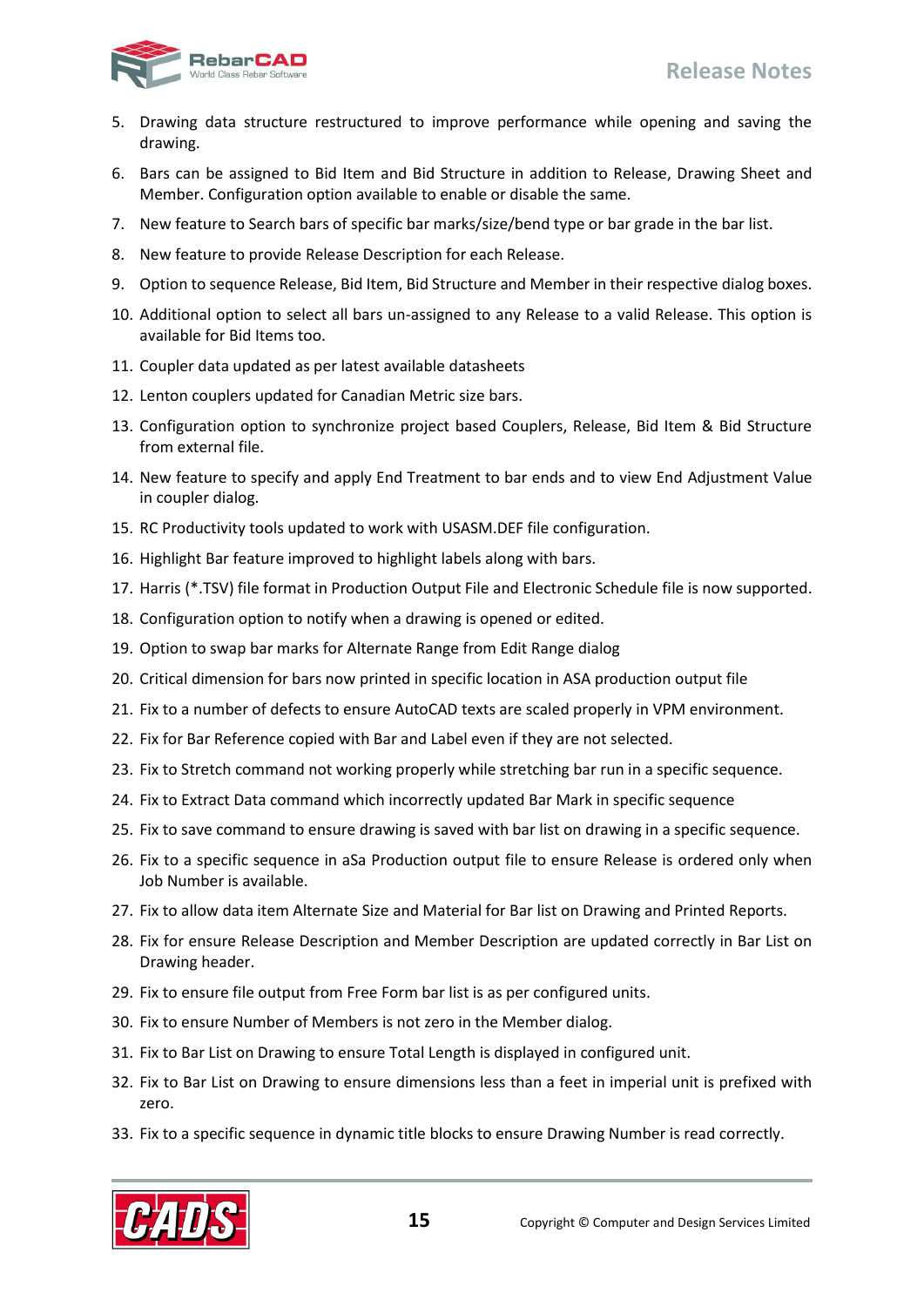

# <span id="page-17-0"></span>**Version 9.07 Service Pack (build 1498)**

- 1. Fix to specific sequence of stretch command for fixed pitch ranges and multiple pitch ranges, which updated range length with incorrect value.
- 2. Fix to specific sequence in Match bar command which failed to update bar marks with prefix.
- 3. Fix to incorrect scaling of Bar references in VPM environment when copy pasted from another drawing.
- 4. Fix to Match bar command line entry to accommodate values other than Yes or No.
- 5. Fix to Extract data command which missed updating the bar mark with the correct bar size.
- 6. Fix to ensure RebarCAD Online feature looks for new updates only as per the configuration set by the user.

### <span id="page-17-1"></span>**Version 9.07**

- 1. Support for AutoCAD 2011 (and all verticals).
- 2. Support for RC Productivity Tools in 64 bit operating systems.
- 3. Fix to check database command which failed to identify and correct incorrect bar label.
- 4. Fix to title block configuration and connecting to website every time you open RebarCAD in Windows Vista and Windows 7 machines.
- 5. Fix done to Mesh Calculator configuration when adding new mesh types.
- 6. Fix to Radial Bar Detailer default grade type.
- 7. Fix to bar list data error for Alternate Ranges in specific sequence.
- 8. Fix to Step Taper Range to ensure the bar data is correctly updated to the bar list.
- 9. Fix for stretch command not working properly for Alternate Fixed Pitch\Alternate Multiple Pitch Bar Run.
- 10. Fix for range line exploding problem in specific sequence.
- 11. Fix to bar label revision cloud not appearing in specific sequence when doing bar edit.
- 12. Fix to Split Range where the number of bars were shown as zero in a specific sequence.
- 13. Fix for production output files which included deleted bar information in specific sequence.
- <span id="page-17-2"></span>14. Fix to Add Standee feature when placing it with No Bar View option.

- 1. Support for 64 bit versions of Windows 7®, Windows Vista® and Windows XP®.
- 2. Support for AutoCAD 2010 installed with AutoCAD Structural Detailing Suite.
- 3. Improved performance for bar list feature.
- 4. Configuration option to allow combining of bar marks spread across different drawing sheets.

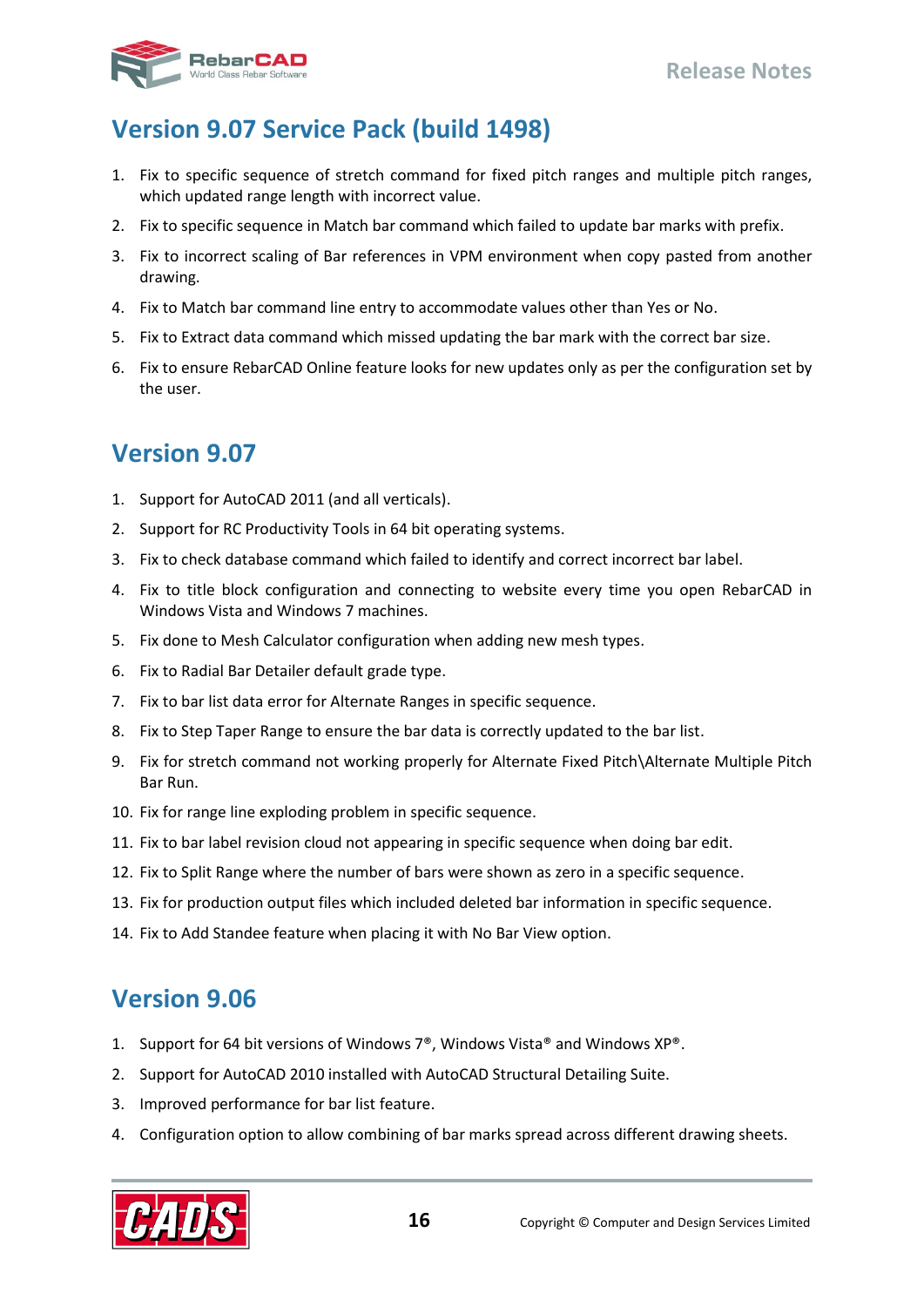

- 5. Drawing audit feature improved to identify and highlight bars un-assigned to any drawing sheet, release or member.
- 6. Option to remove configured drawing sheet title blocks using the Configure Title Block dialog.
- 7. Default BDF file set to USASTD.BDF.
- 8. Soule.BDF file, Pinnacle.BDF file, Soule.BDF file and Shear97.BDF file updated and available with many defect fixes.
- 9. Additional check for bars un-assigned in any drawing sheet during operations such as drawing sheet issue, print report and place bar list on drawing.
- 10. Fix to Assign bars to release command to reinstate by Member and by Drawing sheet option.
- 11. Fix for crash in ACAD 2010 when purge command is used.
- 12. Fix for RebarCAD Manager to work with ACAD 2010.
- 13. Fix for incorrect placement of Revision clouds and Call out symbols.
- 14. Fix for ACAD crash in Vista while opening RebarCAD installed with RebarCAD Palettes pre-release.
- 15. Fix to validate bar mark entry such that it does not contain any special characters.
- 16. Fix for title block configuration utility which caused delay in opening certain drawing files.
- <span id="page-18-0"></span>17. Fix for ASA output to print production grade if configured to CANADA.DEF.

- 1. Support for AutoCAD 2010 and all verticals (AutoCAD Architecture 2010, AutoCAD MEP 2010, AutoCAD Civil 3D 2010, AutoCAD Map 3D 2010, and AutoCAD Mechanical 2010)
- 2. Additional filter options in "Assign bars to release" dialog.
- 3. Option to assign partially un-ordered bars to selected release.
- 4. Configuration to control offset distance between revision cloud and label.
- 5. Configuration to place weight report on drawing for "all" or for selected Release\Drawing sheet\Member.
- 6. Supports shape codes with predefined couplers.
- 7. Configuration option extended to show Release\Members dialog on drawing first bar in new drawing and in existing drawings.
- 8. The def file used in the drawing is displayed in draw bar and edit bar dialogs.
- 9. Configuration option to control display of imperial dimensions less than 1' with or without leading 0' character.
- 10. Configuration option for tapered ranges to control the text line description and its position.
- 11. Option to control "99-"character prefix to special shape code name in Steelpac electronic output file.
- 12. Configuration option for ASA output to display bar mark for straight bars.
- 13. Fix to ASA output to remove duplicate 2R lines.
- 14. Fix to edit header and footer fields to retain the entered values after saving the drawing.

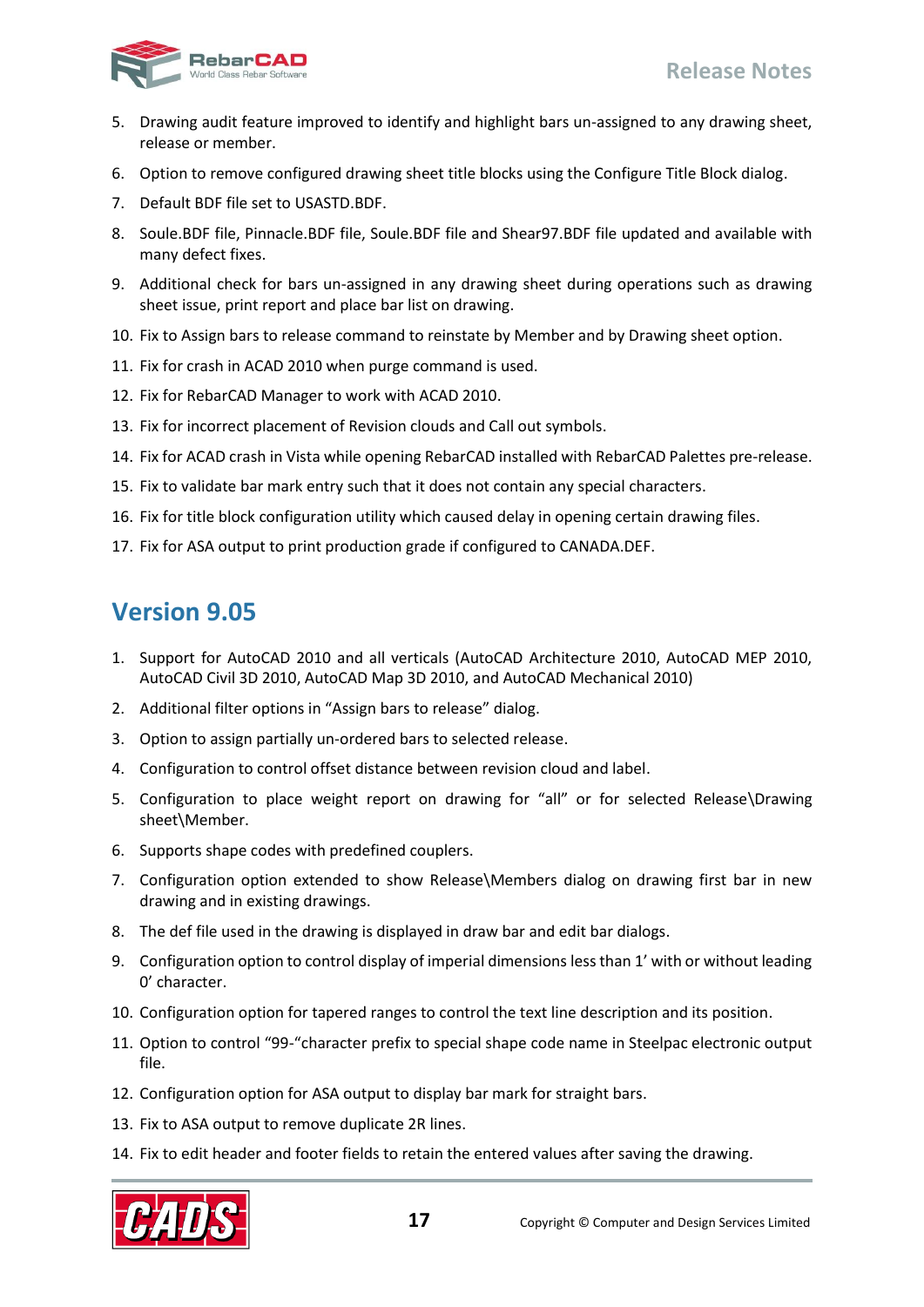

- 15. Fix to RMS output to support four digits of total number of bars value.
- 16. Fix to ASA output to display number of stirrups for shape code 15 in ASA BDF.
- 17. Fix to revision mark corruption on opening issued drawings created in previous versions.
- <span id="page-19-0"></span>18. Fix to Soule output files displaying junk characters while import.

- 1. Support for AutoCAD Mechanical.
- 2. Support the display of actual dimensions on bar list diagrams.
- 3. Facility to edit (override) a bars revision level and page header revisions.
- 4. Easier to switch between producing a bar list and bent bar list on drawing.
- 5. Un-combine command.
- 6. Configuration to control whether bar mark is reported for straight bars.
- 7. Partial un-order facility.
- 8. Ability to place multiple bars lists on drawing in one operation.
- 9. Enhanced highlight bar in drawing command.
- 10. Specify revision level for each revision type configuration option.
- 11. Removal of errors caused by title block fields.
- 12. Drawing re-use warning on Check Database command.
- 13. Refresh all viewports commands.
- 14. Additional CSF data format configuration settings.
- 15. Stability improvements to expand operational boundaries.
- 16. Additional configuration to control the presentation of shape diagrams within reports.
- 17. Rationalization of coupler configurations.
- 18. Member and release description fields available for review from bar list dialog.
- 19. Fix to incorrect revisions when stretching ranges.
- 20. Fixes to Steelpac output so as to make diagram identification consistent.
- 21. Fix to date format issues within Steelpac output.
- 22. Fix to rescaling of annotation on closing/saving a drawing.
- 23. Reduction in permissible stock lengths.
- 24. Weight units shown in summary tables.
- 25. Numerous fixes to presentation problems in Excel.
- 26. Fix to problem causing loss of ribbon icons following installation of AutoCAD 2009 updates.
- 27. Resolution to defect that causes "command in progress" errors to appear.
- 28. Confirmation requested on pressing cancel from Configure Title Block dialog.

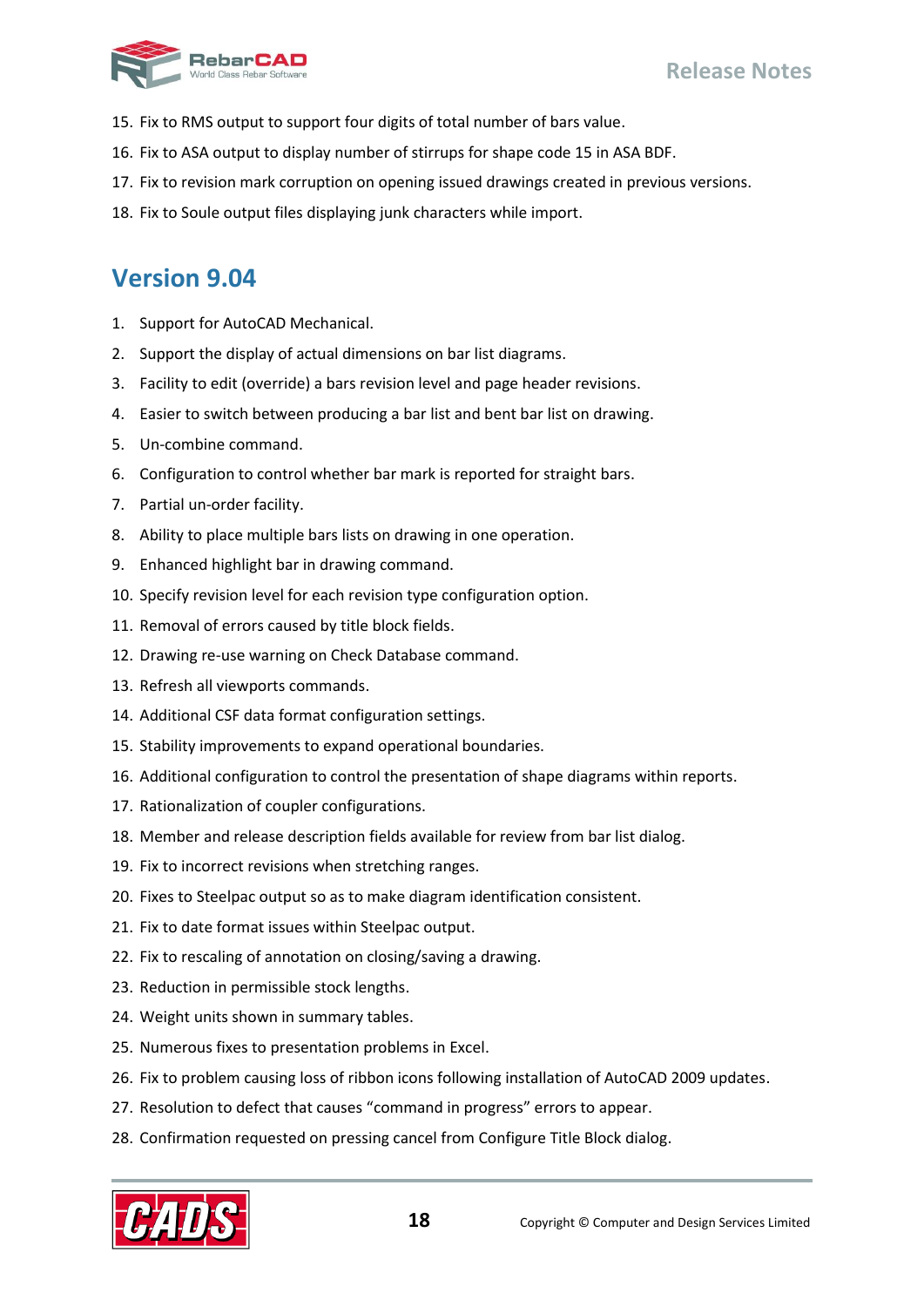

- 29. UserBDF facility now operable.
- 30. Improved accessibility to Excel and PDF output features.
- 31. Restriction on use of obsolete re-sync command.
- <span id="page-20-0"></span>32. Selection of fixes to the RC tools including Area Detailer, Split Range, etc.

- 1. Support for AutoCAD 2009 (and all verticals).
- 2. RebarCAD Ribbon offered in AutoCAD 2009, together with extended tooltips.
- 3. Bar list menu and toolbar replaced with ribbon panel.
- 4. Improved icons on all ribbons, toolbars and ribbons. Full support for the AutoCAD UseLlarge Buttons for Toolbars feature.
- 5. Specification of up to three separate BDF files now possible. Additional sort options allow the bend types list to be sorted and grouped.
- 6. Re-instated v8 approach to product launch from desktop icon. Support for AutoCAD parameters such as /t to load a specific DWT file now restored.
- 7. No need for administrator rights when installing for Windows Vista.
- 8. Raft of memory management improvements aimed at improving product stability.
- 9. Data integrity checks added to all output options.
- 10. Additional by-release printed report templates added. Templates for bar list and bent bar list included that ignore the Include standard straight bar configuration setting.
- 11. Revision clouds and symbols now placed on different layers.
- 12. Fixed problem that prevents the double-click editing of bars when true type fonts are configured.
- 13. Controls used for report printing updated (DevExpress v7.2).
- 14. Highlight bar in drawing feature now supports multiple drawing sheets.
- 15. Use of legacy v8 DCL files is detected and a warning supplied.
- 16. Location of shape sketch changes. See what's new for details.
- 17. Save As v8.4 feature now offers advice on saving to previous DWG formats.
- 18. Metric and imperial desktop icons created for RebarCAD.
- 19. Numerous stability improvements following investigations into damaged drawings.
- 20. Products now grouped under "Detailing" folder within Windows Start menu.
- 21. Various fixes that ensure the schedule accurately reflects bars drawn via the RC tools.
- 22. Numerous fixes to problems related to the display of shape sketches within the bar list.
- 23. Fix to problem of electronic transfers files not being generated when fixed location specified.
- 24. Fix to date header format problem in RMS output.
- 25. Free-form report now sorts correctly by default and formats weights as per localization settings.
- 26. Report designer now offers a field equivalent to the Drawing Sheet Revision Mark.

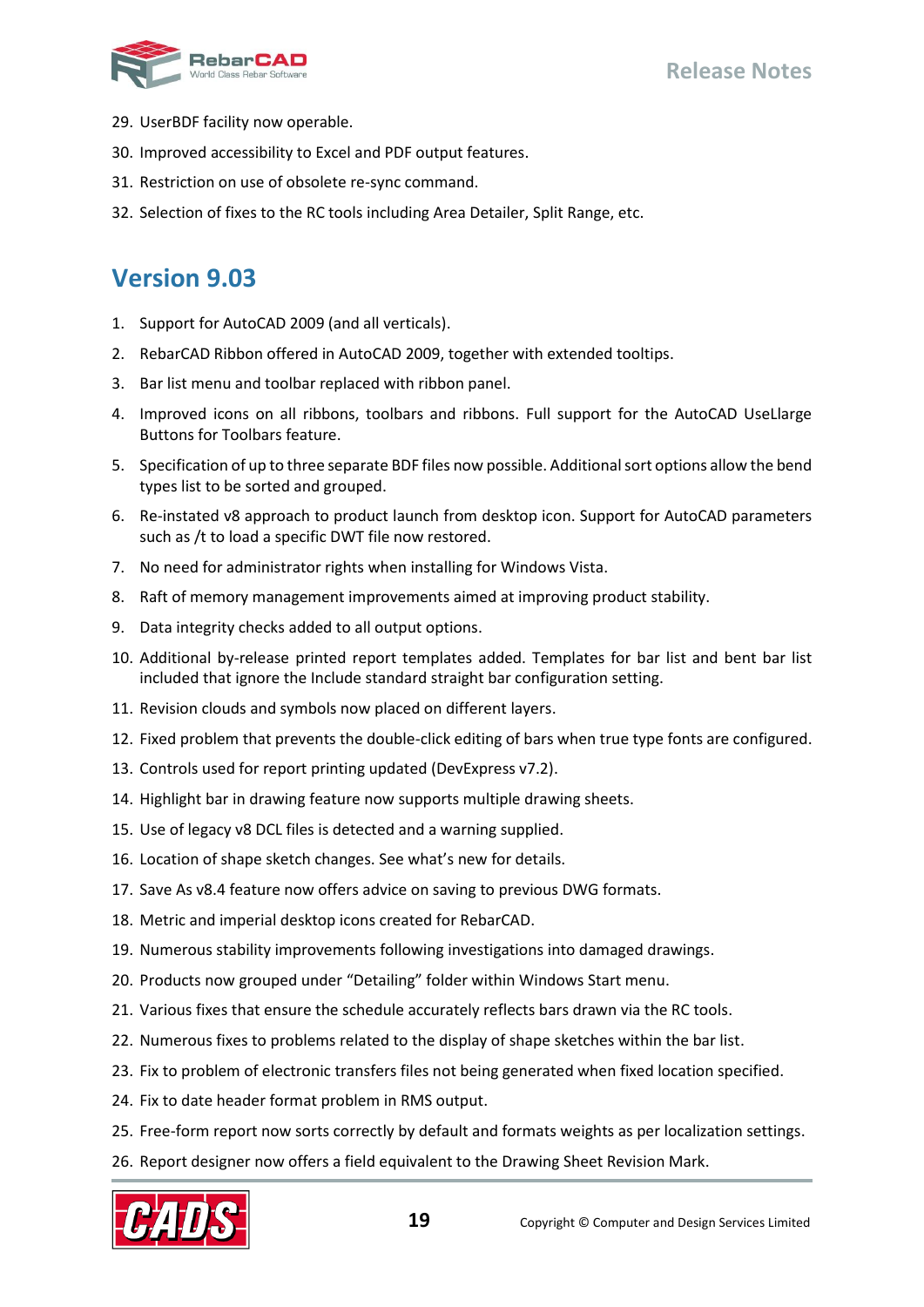

- 27. Resolution of problems pertaining to use of the compact bars on ordered bars.
- 28. Various fixes related to the incorrect scaling of entities by Viewport Manager.
- 29. User fields now shown in the header even when multiple pages are output.
- 30. The AutoCAD last and previous operator was being wiped by RebarCAD.
- 31. Support for specification of a blank first revision level added.
- 32. Shape table scaled and formatted to more closely match v8.
- 33. Revision table now adopts the date format from Windows.
- 34. Fix to problem whereby cell width is enlarged for bar lists placed in paperspace.
- <span id="page-21-0"></span>35. Configuration that controls the display of run-out dimensions rectified.

- 1. A number of key fixes have been made to resolve issues that caused either error messages on entering the bar list or for the data shown in the bar list to be out-of-step with the drawing.
- 2. The Check Database command has been extended to identify and correct any discrepancies between the drawing and bar list.
- 3. A range of performance improvements have been implemented especially in relation to prolonged periods of use with the bar list continually open.
- 4. Auto-combine feature added.
- 5. The resetting of osnaps settings following use of RebarCAD commands has been resolved.
- 6. Release dialog how offers ACI color palette and unassigned bars are appearing on By-layer color.
- 7. New highlight bar in drawing feature added to right click menu on formatted view of bar list
- 8. RMS production output option re-introduced.
- 9. Feature to automatically migrate V8 DEF files introduced.
- 10. Soule users can now order of multiple releases in a single operation.
- 11. Improved population of headers to production output dialogs.
- 12. Tapered ranges bars now identified in Soule production output.
- 13. All associated header values are now being automatically populated during order to Soule.
- 14. Option to omit standard shape diagrams data from Soule production output included.
- 15. Simplification of title block (drawing sheet) configuration workflow.
- 16. Option to abbreviate the reporting of tapered ranges included.
- 17. Array of area detailer improvements.
- 18. Type and size column alignment on standard bar list on drawing improved.
- 19. Range of AutoCAD Dimension Leader (intelligent leader) improvements.
- 20. Weight summary by grade, size and segregated by release added.
- 21. Option to prefix the aSa production output filename included.

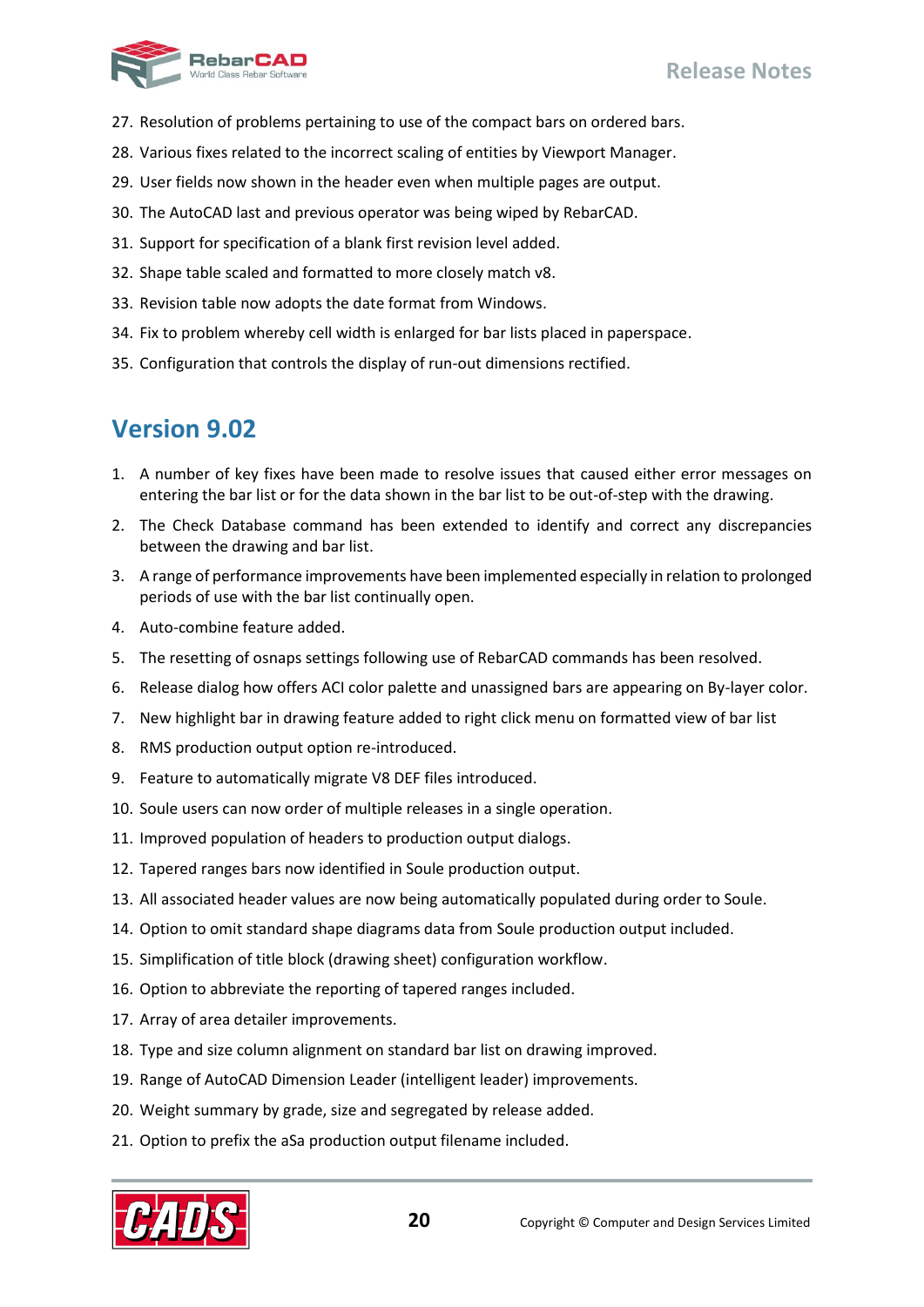

- 22. Option to specify a user specific aSa production output filename extension included.
- 23. Header dialog added to all CSF production output formats.
- 24. Presentation of bar list on drawing improved by adjusting column sizes and alignments.
- 25. Locked lines issuing and revision setting now supports improved control over formatting.
- 26. Improved defaulting of current drawing sheet, release and member throughout program.
- 27. Fix to match bar problem when bar marks exceed two characters.
- 28. Use of alternative sizes automatic comes through to reports.
- 29. Editing of OSL bars now successfully triggers revision warning.
- 30. Text font improvements with bar list on drawing customization.
- 31. Header date fields now fully editable and stay set following issue, etc.
- 32. Warning message on specifying a release description which includes commas for CSF outputs
- 33. CADS-USA toolbar added as standard.
- 34. Resolution of defects that result in drawing damage when saving following a close operation.
- 35. Resolution of defect that resulted in numerous BDF errors appearing on loading drawings containing specific bend types ("failed to find view" & "Bmin" errors).
- 36. Location and customer/client header data now coming through to reports automatically.
- 37. Removal of restrictions on saving to a previous version of AutoCAD.
- 38. Improved locating of slide files created via the special bar creator.
- 39. Tutorial extended and quality of screen shots improved.
- 40. Support for AutoCAD DDINSERT (insert) command added.
- 41. Range of stability and usability improvements to the RC tools and detailers.
- <span id="page-22-0"></span>42. Substantial ranges of additional minor fixes to bar list related functionality.

- 1. Support for Microsoft Windows Vista.
- 2. Support for AutoCAD 2008 (and all verticals).
- 3. Character re-alignment in Soule Header.
- 4. Fixes in relation to the display of bend type sketches.
- 5. Further fixes/improvements to RC tools.
- 6. Hidden CADS RCTOACAD command re-instated.
- 7. Additional warnings and usage tips added.
- 8. Substantial ranges of additional fixes to bar list related functionality.